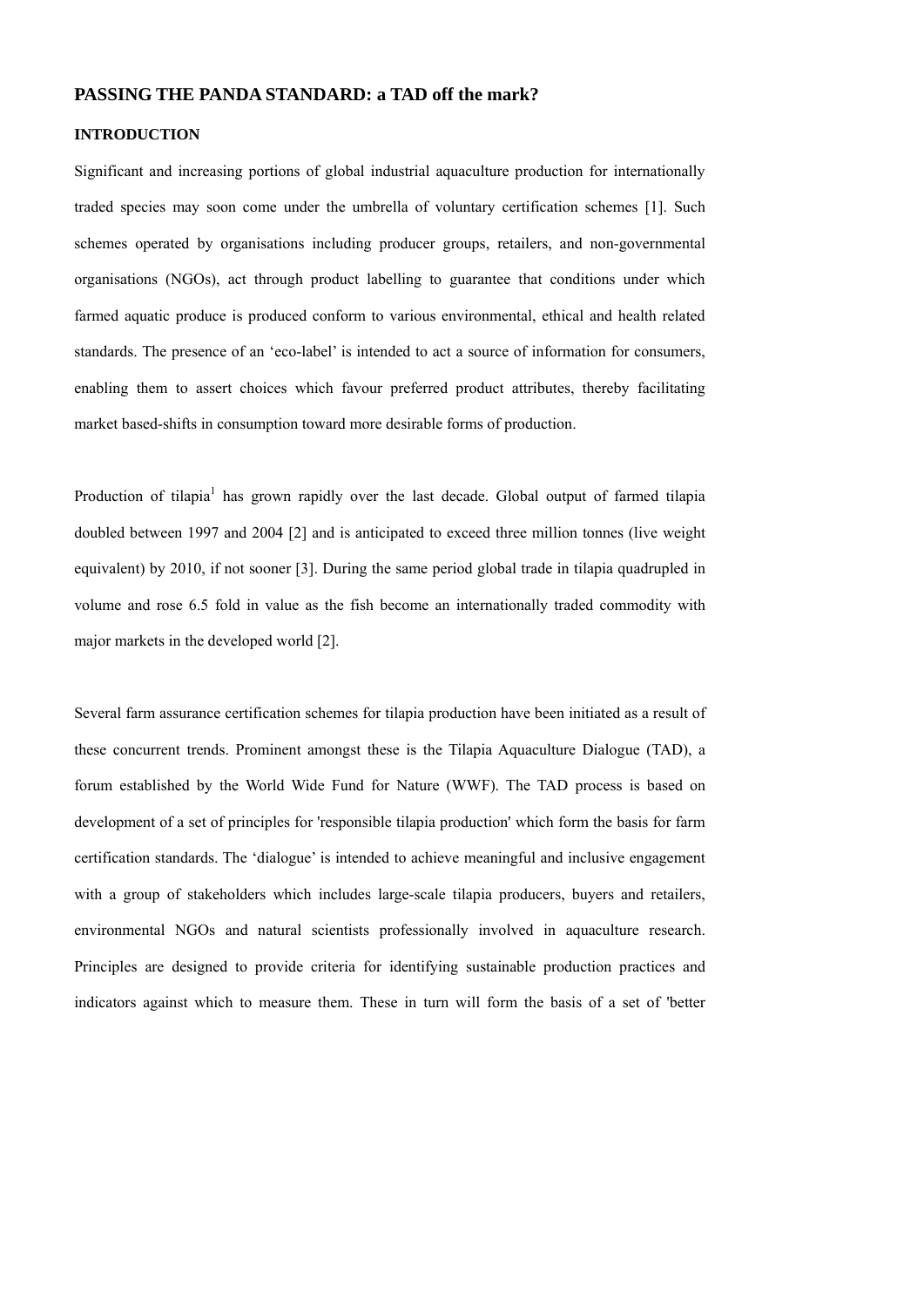management practices', adherence to which will ultimately earn a retail product the right to display a label denoting the 'responsible' nature in which it was produced [4]. As with other major certification schemes, it is envisaged that, once implemented, compliance assessment and certification of the resulting standards will be conducted by a third party organisation the Aquaculture Stewardship Council (WWF, 2009).

In order to assist aquaculture dialogue stakeholders to develop certification standards, WWF commissioned a review of information on culture methods, possible negative environmental and social impacts and food safety concerns for a number of cultured aquatic species under consideration for certification [5]. Findings relating to tilapia were published in a peer-reviewed paper which provided a reference point for the subsequent development of TAD principles [5]. Because the TAD is an ongoing process that has not yet reached its final conclusion it represents something of a 'moving target'. This paper therefore elects to evaluate the most recent version of the draft standards (which remain under public review and subject to further change) alongside the review (which is a complete document, the central assumptions of which continue, with some notable exceptions, to be reflected in subsequent draft TAD standards). Additional information is drawn from supporting documents published on the TAD website as outcomes of TAD meetings. Taking this approach allows the evolution of the TAD process and, along with the logic that has shaped it, to be traced. Such thorough evaluation is timely and warranted because a close reading of both the review and the draft standards reveals alarming omissions and misconceptions of the issue of sustainability as it relates to tilapia production<sup>[1](#page-1-0)</sup>.

### **CERTIFICATION ISSUES**

l

The original review identified twelve issues for consideration by stakeholders in the certification

<span id="page-1-0"></span><sup>&</sup>lt;sup>1</sup> Even at this late stage in their development, new proposals, such as the inclusion of fish welfare, are being considered [ ] This article is positioned in expectation that, in line with the ISEAL compliant process being followed by all WWF's aquaculture dialogues [ ], the TAD process is still open to new inputs.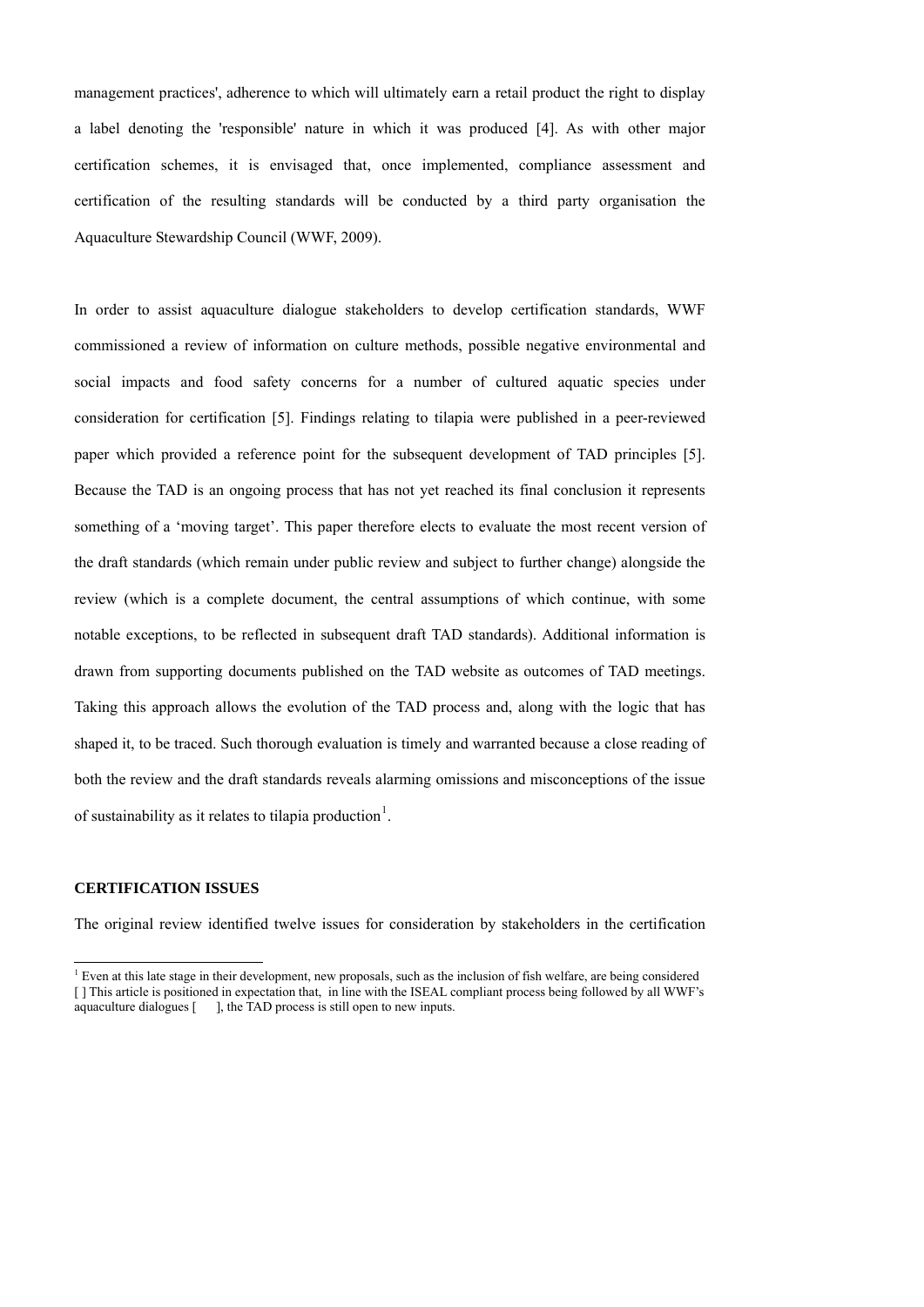dialogue. These issues, nearly all of which are technical in nature, are listed in Table 1 along with the relative importance that the review's authors' ascribed to each in terms of potential impacts. The issues and principles established in the draft standards are presented in Table 2. A comparison between the categories in the two tables reveals the derivation of the issues in the latter from the former and a high degree of similarity between the two. Since there is some overlap even among the seven issues addressed by TAD, we divide our up analysis into four overarching categories in the discussion which follows. These are; fish health, resource use, water quality and the aquatic environment, and user conflicts and wildlife<sup>[2](#page-2-0)</sup>.

**Table 1 Relative importance ascribed by the WWF review to the issues addressed [5]** 

**Table 2 Framework for draft standards for responsible tilapia aquaculture developed by TAD (from WWF, 2008)** 

# **Fish health**

l

The review [5] notes that tilapia are more resistant to disease than most farmed fish species and that there is little use of antibiotics, drugs and other chemicals for disease control in their culture. It also suggests that certification programmes should discourage the use of antibiotics and drugs and disallow their use as prophylactics. According to the review the spread of disease from farm to wild fish is a possibility, but of low relative importance. The review also indicates that a high incidence of disease on farm can be expected at sites where water quality parameters are outside optimal ranges, and that fish are often susceptible to disease when stocked at high density and subject to stress [5]. The draft standard [ ] reiterates this position, stating that 'there are few recorded cases

<span id="page-2-0"></span><sup>&</sup>lt;sup>2</sup> A fifth category, 'biological incursion' was originally included in this analysis. The decision was made to remove it to allow for more a detailed exploration of the other issues as the authors endorse the TAD's position on this issue at the time of writing.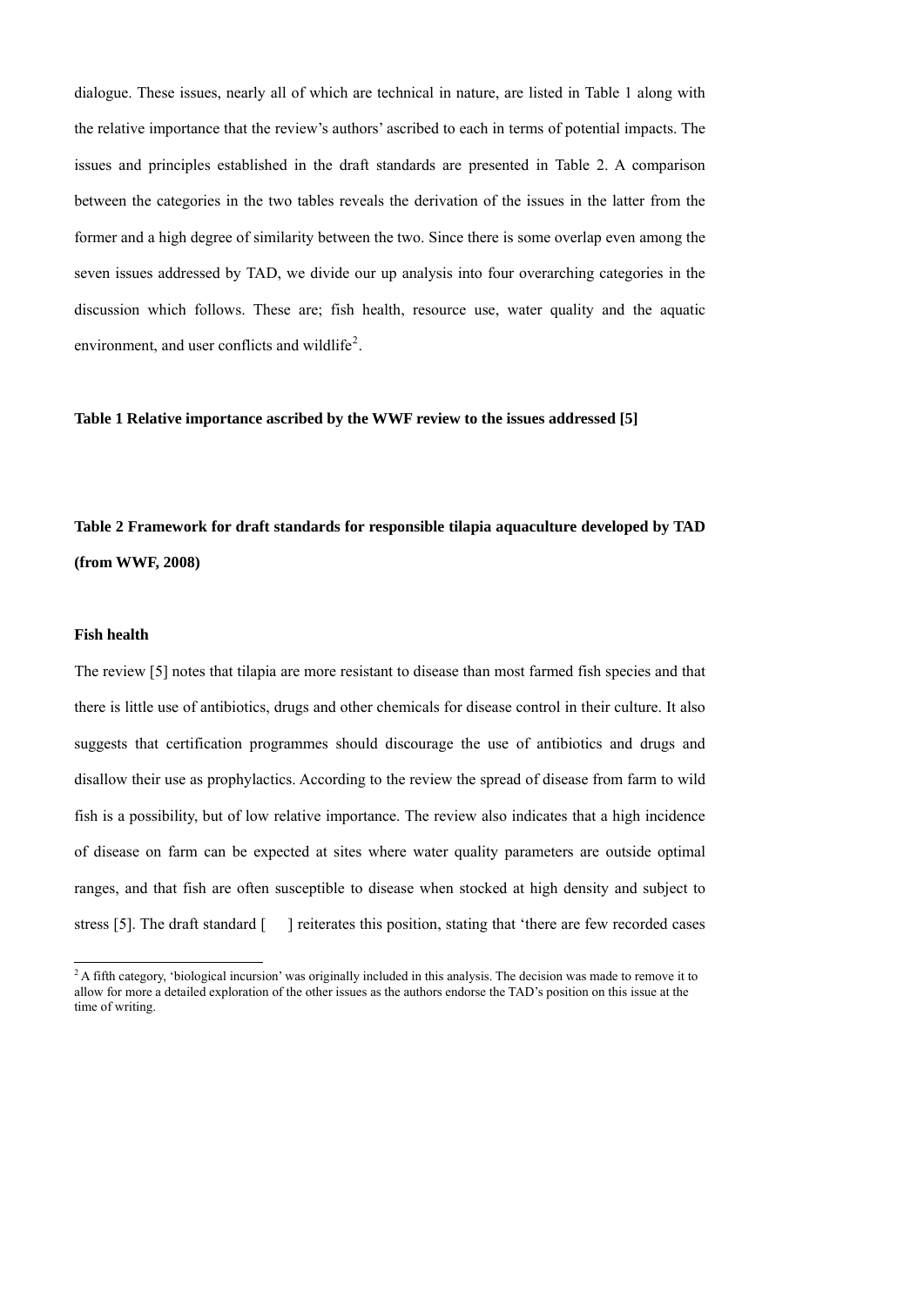of disease directly attributed to tilapia farming'. It also replicates the review's position in advocating the use of use of mortality rates as a key indicator.

Whilst it is true that the hardy characteristics of tilapia are one of the features that make them an attractive culture species, evidence emerging from Asia suggests that disease is becoming a significant and growing problem as production expands and intensifies. Very recent evidence from Thailand suggests that in a number of watersheds a pathogen previously unknown in tilapia, *Microsporidum*, has been responsible for extremely high mortalities in cage raised tilapia and is apparently also fatal to other species of fish [9]. One assessment of tilapia culture in Central Thailand found that disease was the second most common reason, after low farmgate price, for farmers' failure to break even; 30% of pond-based, and 58% of cage-based farms having failed to do so as a result of a disease outbreak [10].

*Streptococcus iniae* is one of the most economically significant diseases prevalent in farmed tilapia [11]. Antibiotics are only usually effective in treating bacterial outbreak if treatment is applied very early during the course of the disease and in most cases of *Streptococcus* outbreak oral antibiotics are ineffective [12]. Persistent antibiotic application is also likely to result in the emergence of resistant strains [13] and concerns regarding food residues create negative consumer perceptions. Standards could be used to compel farmers to adopt non-therapeutic preventative measures; antibacterial vaccines are in rapid development, though without simultaneous improvement in the diagnostic capacity of smaller-scale operations such a standard would simply impose a relatively greater economic burden on this group.

Good management is the best prevention measure for streptococcal disease. This includes maintaining good water quality parameters, removal of dead fish, good diagnostic capacity and maintenance of farm records that monitor disease incidence on a production-unit basis. Stocking rates may also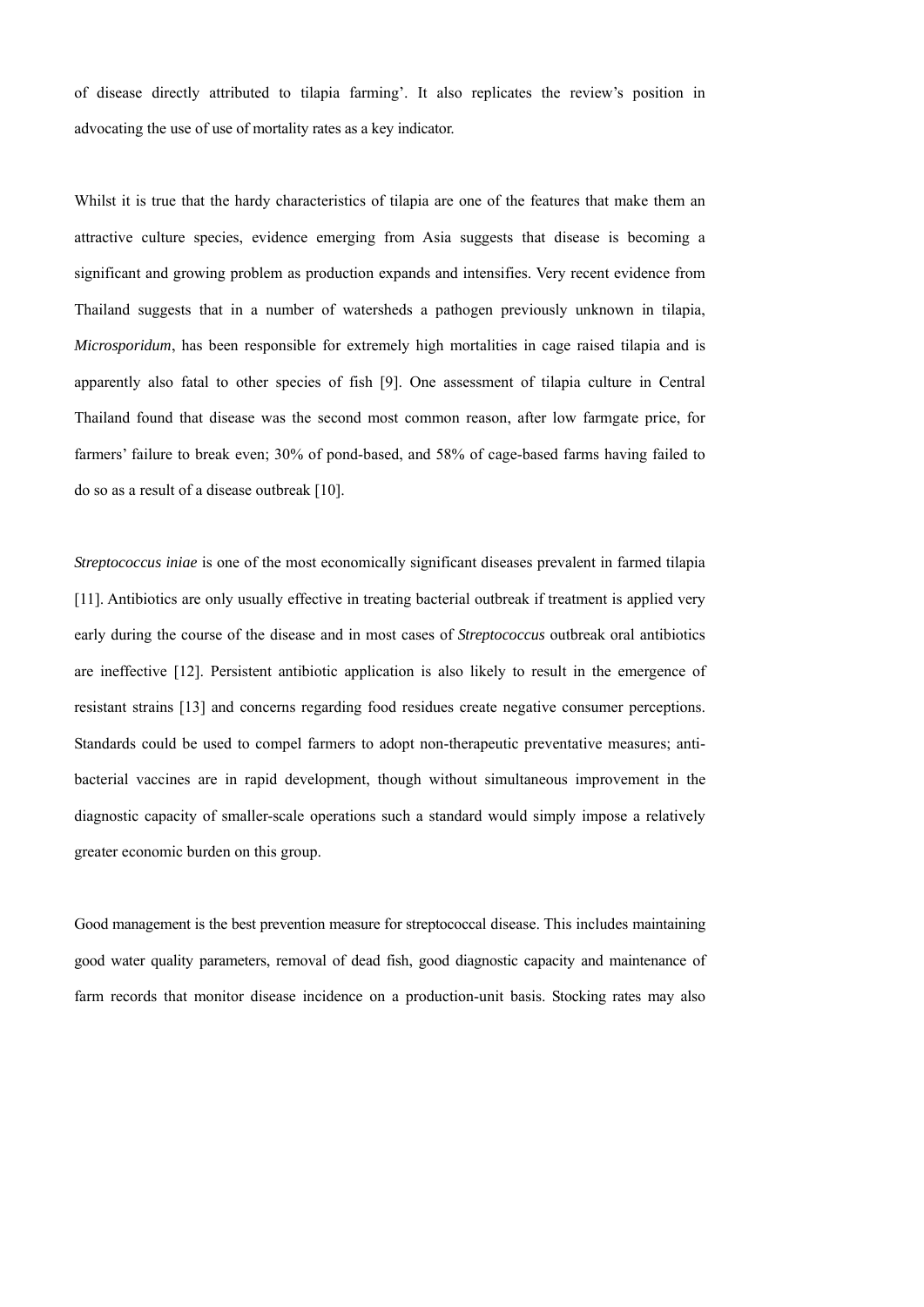influence the health of tilapia, with high densities linked to high disease transmission rates and mortality [14]. Transmission of *Streptococcus* from Nile tilapia to cyprinids has been observed under laboratory conditions [15], but whether reservoirs of disease in cultured tilapia pose any threat to wild fish of other species is open to question.

As indicated above, tilapia produced in cages (floating enclosures with mesh sides) under intensive conditions may be more susceptible to infectious pathogens than those raised in ponds at lower densities [16]. The review also notes that poor water quality related to high stocking densities may cause frequent or constant stress [5]. These conditions are often linked to outbreaks of streptococcosis [14]. Cages are open to the surrounding environment to facilitate water exchange which provides stocked fish sufficient oxygen and removes metabolites and uneaten feed. The open nature of cages results in extremely poor bio-security, with fish readily exposed to pathogens and pollutants from the surrounding environment. A study from Thailand found that failure to breakeven on at least one occasion was far more common among farmers operating cages in rivers and canals than ponds, with poor performance commonly resulting from mortalities related to industrial, agricultural or municipal pollution. Every single cage farmer interviewed for the study had lost money at least once, whilst only half of pond farmers (most of whom had farmed for far longer) ever had. Large fluctuations in market demand/value for cage fish compared to pond fish were found to be an equally important reason for incurring losses however [10]

### **Resource use**

This category addresses the use of land, water, and other natural resources. The review refers to land use in terms of the surface area required for pond production. It notes that pond culture of tilapia is 'land intensive', in comparison to cage based operations which require very little land other than small bank-side staging and storage areas, and suggests that farms should not be built on wetlands or habitat protected by law for conservation purposes, assigning the issue a high level of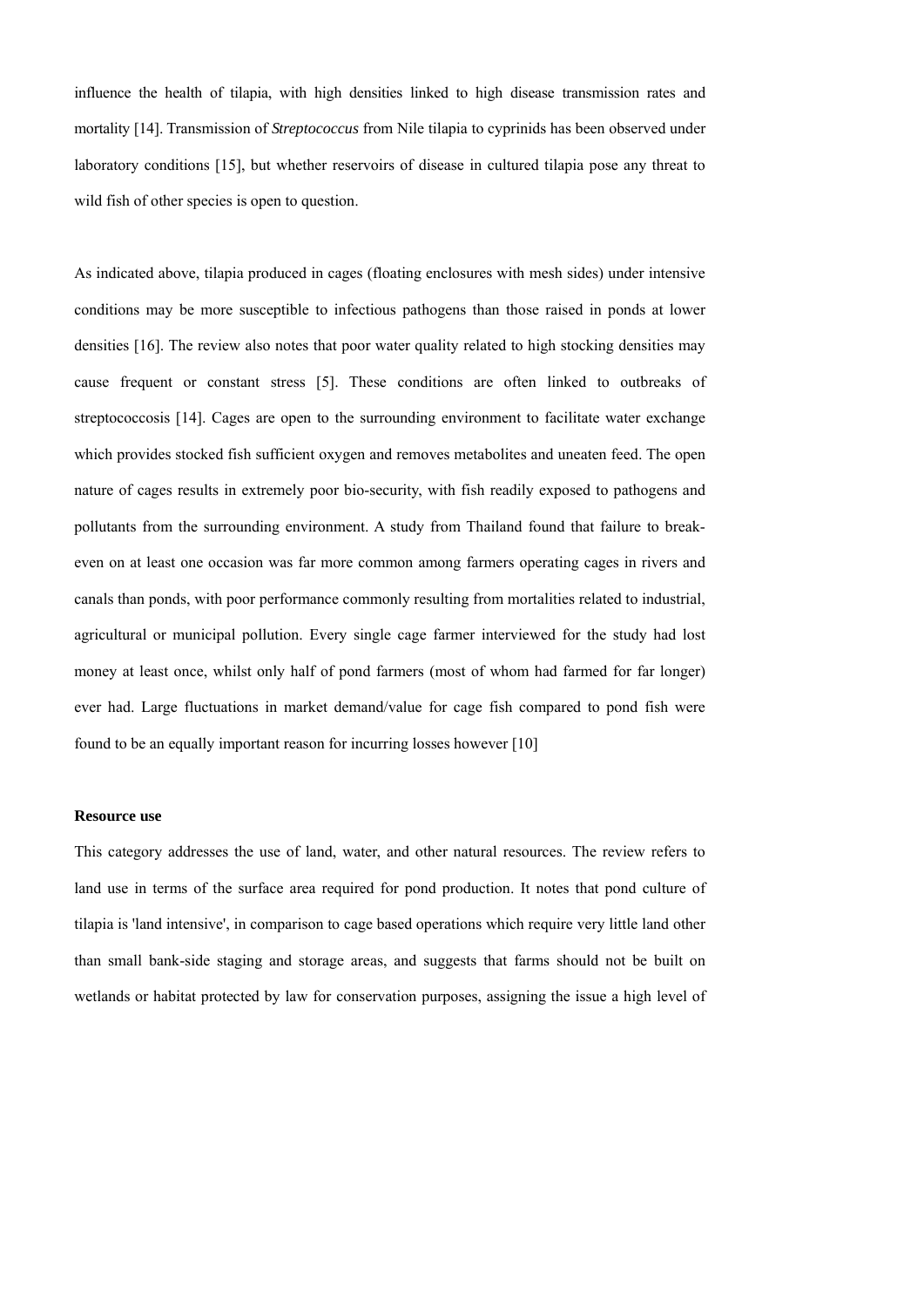importance. The current draft standards also reiterate the need to prevent wetland loss [ref].

However, the historical co-development of pond-based tilapia aquaculture with agriculture and urbanisation [15] means that it is unusual for the construction of inland aquaculture ponds to occur on areas of high conservation value such as wetlands, the more common route being conversion of agricultural land or exploitation of 'borrow pits' dug for house or road construction. Land utilized directly for pond-based tilapia production is therefore typically of limited ecological significance. There is also evidence that pond excavation may lead to the creation of a mosaic of terrestrial and aquatic habitats, thus benefiting aquatic biodiversity [20]. More importantly, the land and space resources occupied by aquaculture operations are of far lesser significance than the ecosystem area, or 'ghost hectares' required to supply resources that sustain the activity [18].

The draft TAD standards downplay water use, referring only to a requirement to prevent salinization of groundwater and limit nutrient loadings. This contrasts with the draft Pangasius Aquaculture Dialogue (PAD) standards  $\lceil \cdot \rceil$  for which water use (consumption) features as an important issue. This framing of the water use issue obscures the need to link the quality of intake and output water to any net consumption (or production) of water per unit biomass gained during culture. Feedassociated water use is therefore overlooked. This may be significant since intensive fish production systems reliant on commercial fish feeds produced using primary outputs of terrestrial agricultural production are potentially more water consumptive in this regard than semi-intensive alternatives, as more than  $1m<sup>3</sup>$  of water is required to produce a single kilo of grain [19]. Furthermore the effects of pond construction are misconstrued, since, although subject to losses through evaporation and seepage they tend to be net contributors to overall water budgets since they serve to harvest and store rainwater, as both surface and recharge groundwater that would otherwise be lost as run-off [21].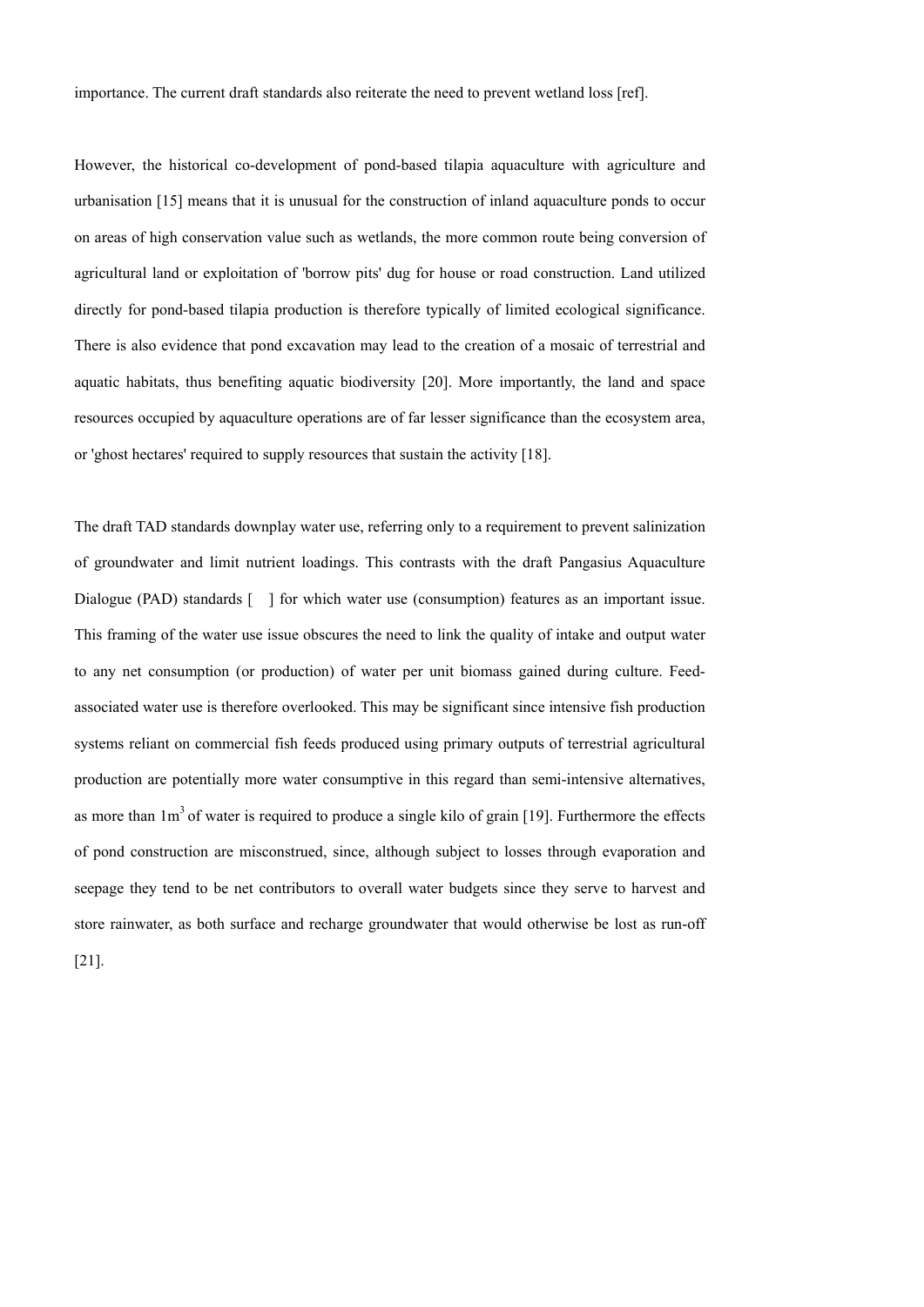The only other resource considered by the draft standard is fish meal<sup>[3](#page-6-0)</sup>. Use of fish meal derived from marine fisheries for aquaculture may adversely impact the eco-systems from which it originates [22; 23]. However, as rates of fish meal inclusion in formulated tilapia feeds are relatively low (4-8%), it is theoretically possible to recover greater amounts of fish meal from tilapia processing waste than is used in the feeds on which they are grown. The most recent draft TAD standards develop this concept further, introducing a quantitative measure, the 'Inclusive Feed Fish Equivalency Ratio (IFFER)' in order to 'account for how much fish meal and oil is used and how much is produced via the production process' [24]. Under this standard the IFFER must be ≤0.5 and, if greater than 0, 'the origin of fish meal and oil should be from fish stocks that have an average score  $> 7.5$  with no individual indicator below 6.0' according to data from 'Fishsource' an online tool hosted by the NGO Sustainable Fisheries Partnership. Such an approach is of merit (provided that the offset is a measurement of the actual quantity of fishmeal reclaimed from tilapia carcasses during processing, as opposed to the quantity theoretically possible), in that it effectively stipulates maximum levels of fish meal and oil inclusion in tilapia diets and ensures that they be requisitioned from sustainably managed sources.

There should, however, also be an evaluation of the opportunity cost of using by-products for fishmeal. Flesh/bone separation, mincing and other techniques provide increased opportunities for additional products for human consumption to be made with higher unit-values than fish meal [25]. Furthermore, it is important to acknowledge that although meal derived from farmed fish such as tilapia may be partially substitutable for wild fish in feed, they cannot replace the function of wild fish in the ecosystems from which they were extracted [26]. Fish meal inclusion rates in herbivorous fish feeds are low and its conversion is more efficient than in other livestock production system. However, only a relatively small portion of tilapia and carps are presently

l

<span id="page-6-0"></span><sup>&</sup>lt;sup>3</sup> As the remainder of this section makes clear, this represents a major oversight. The emphasis placed on fishmeal, as compared to terrestrial feed ingredients, in particular soy, reflects a focus on the marine environment among most of the NGO members of the TAD Steering Committee (the effective decision making body in the process) and the interests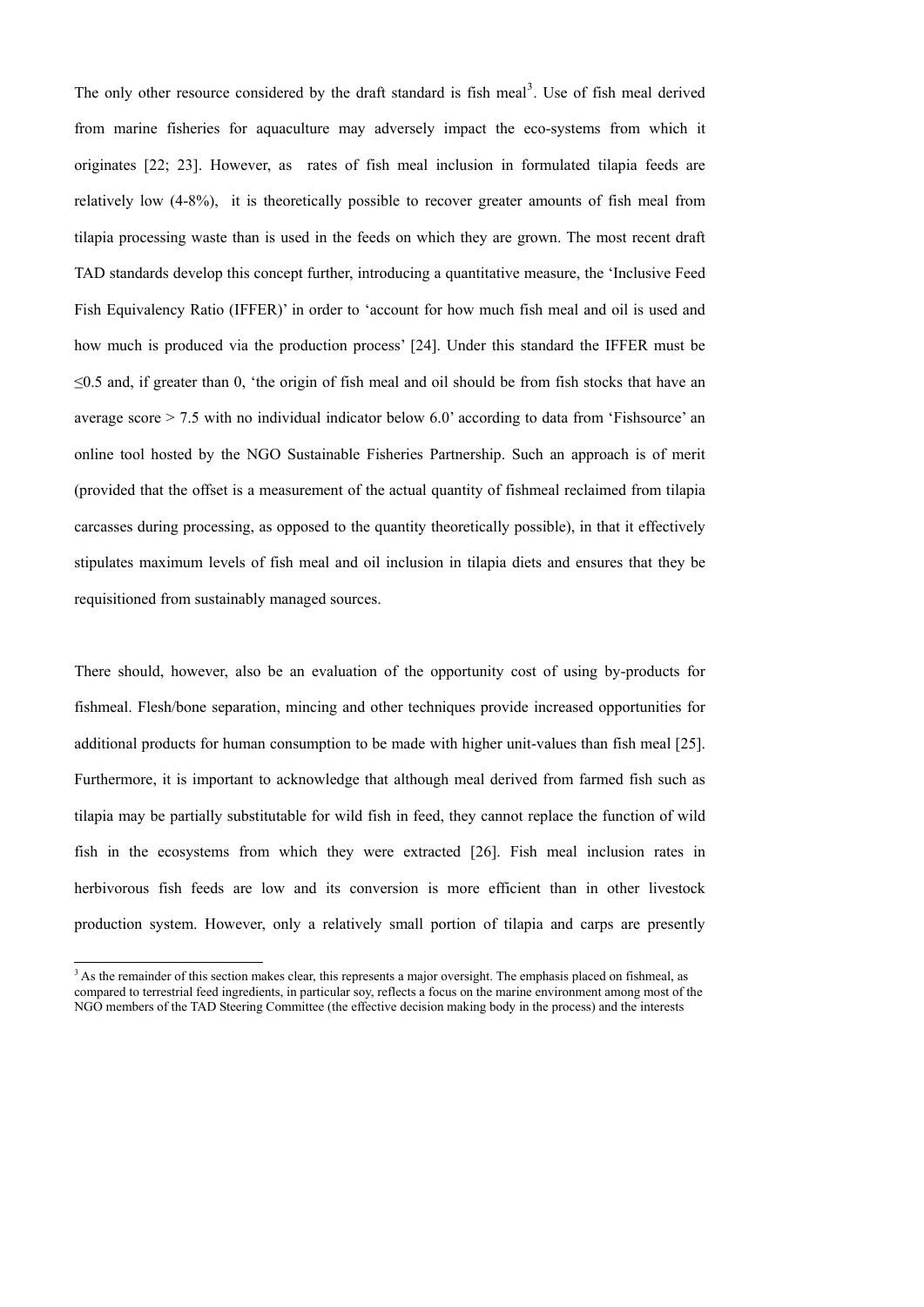produced using formulated diets and trends point toward the ongoing intensification of production of these species throughout Asia [27]. The sheer volumes produced, particularly when projected into the future, are such that, notwithstanding lessening demand for fish meal in poultry and pig farming [28], cumulative impacts on demand for fish meal resulting from their intensified production may ultimately be far greater than at present [23].

The standards fail to take into account either the scale or relative efficiency of natural resource consumption associated with intensified tilapia aquaculture. At present the majority of global tilapia production may still occur in ponds under semi-intensive management conditions in which pond water is fertilized to stimulate production of phytoplankton and other micro-organisms. These are utilized by tilapia as natural feeds, usually with additional supplemental feeding<sup>2</sup> [29]. Systems such as these typically utilize local by-products and wastes from other human activities as fertilizers and supplemental feeds, and are thus integrated into the agro-ecosystems in which they are located [30].

A vast array of resources are exploited for this purpose; crop processing provides rice bran and oil cakes; slaughterhouses provide entrails, blood and bone; food manufacturing, breweries and distilleries provide diverse organic residues; and intensive livestock production provides a ready source of manure for pond fertilization [31]. Nutrient utilization is most efficient when tilapia are fed nutritionally complete diets [29], and significantly shorter grow-out times reduce feed energy requirements for stock maintenance as well as increasing labour and capital efficiency. However, broader definitions of efficiency are relevant since, considered *in toto,* integrated systems may be more efficient in terms of nutrient and hydrocarbon utilisation [32]. A significant proportion of total nutrition can also be obtained from natural feed produced *in situ* stimulated by the residual fertilization within pellet-fed ponds.

and experience of their staff

l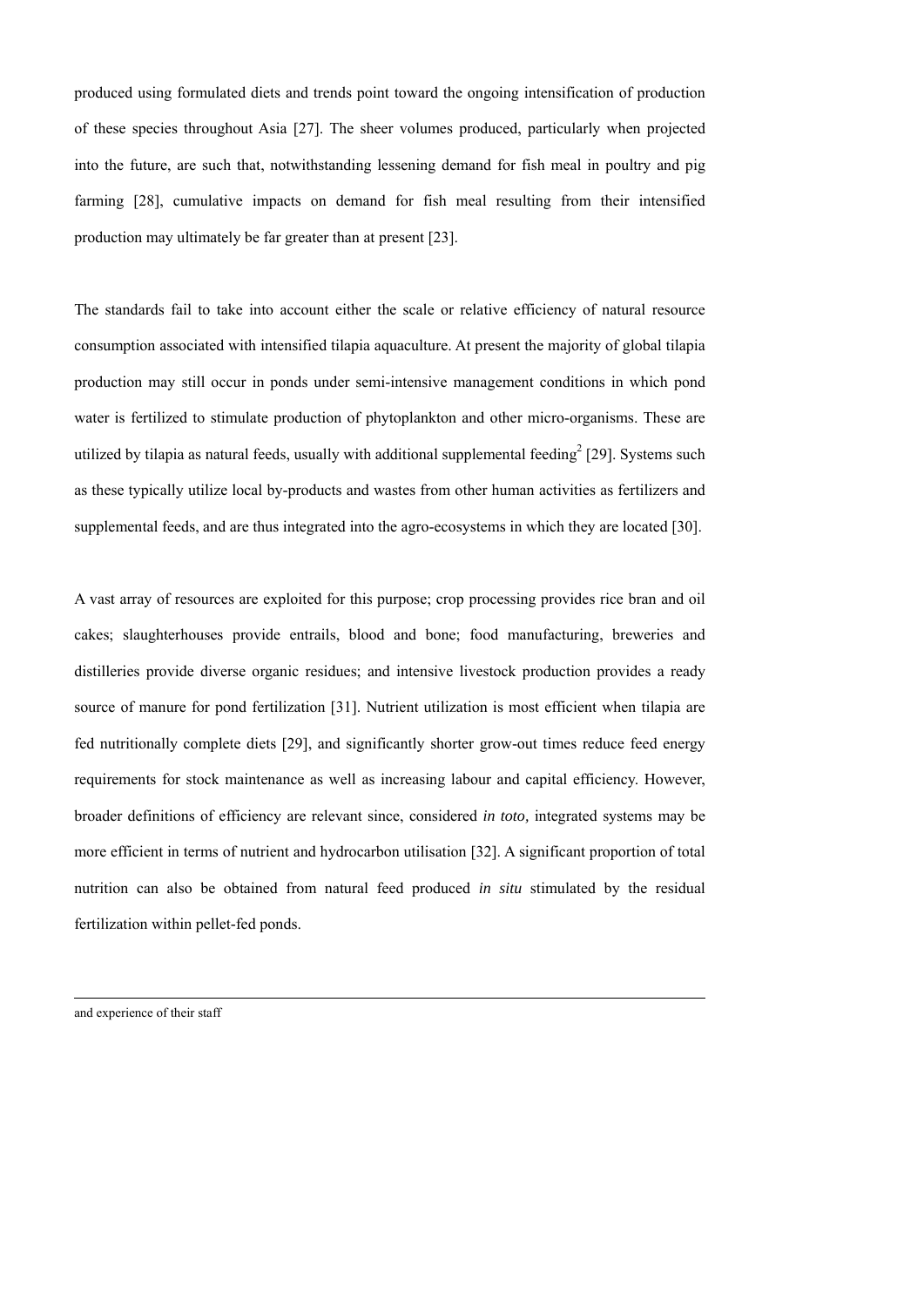Intensive aquaculture is heavily reliant on fossil-fuel energy inputs [33] because of the numerous steps involved in production of complete fish feed (production of machines, fertilizers, pesticides and ships to produce feed ingredients, the subsequent manufacturing processes to which they must be subjected and the transportation of these ingredients over long distances) which all require combustion of hydrocarbons [34]. Intensive tilapia culture also possesses a high degree of dependence on external ecosystems, requiring resources from large ecosystem areas outside the farm to produce its feed, to assimilate its nutrient wastes, and to maintain dissolved oxygen [35]. Feed ingredients used in complete feeds (soy meal, fish meal, maize, wheat, linseed etc.) are sourced directly from primary agricultural and fisheries production (i.e. cultivated or captured for the sole purpose of inclusion in fish feed), and are traded internationally as commodities, and transported over many 1000's of miles. Furthermore, production of soy, which comprises approximately 60-70% of the protein in most commercially available formulated tilapia feeds, has been linked to a variety of negative ecological and social impacts, of which perhaps the most troubling is widespread deforestation in the tropics [36]. Using the TAD as a means to endorse soy products certified with respect to their environmental and social credentials could therefore represent an opportunity to mark out tilapia as a highly sustainable 'frontier' product. It would also represent joined up thinking since WWF is in the process of certifying soy producers through a separate initiative but is, at present, a lost opportunity  $\begin{bmatrix} 1 \end{bmatrix}$ 

**Comment [B1]:** Need a reference for this

In contrast, the agricultural and agro-industrial by-products used as inputs for integrated systems require less differentiated ecosystem space to produce since they come from areas already appropriated for food production for human consumption. Integrated pond culture which utilizes such nutrients therefore increases the quantity of food produced per unit of total ecosystem area [37]. Furthermore, the nutrients on which integrated tilapia production depends require lower hydrocarbon expenditure to prepare or, because they are generally produced within or close to the agro-ecosystems where tilapia farming occurs, transport to the pond [10]. The ecological footprint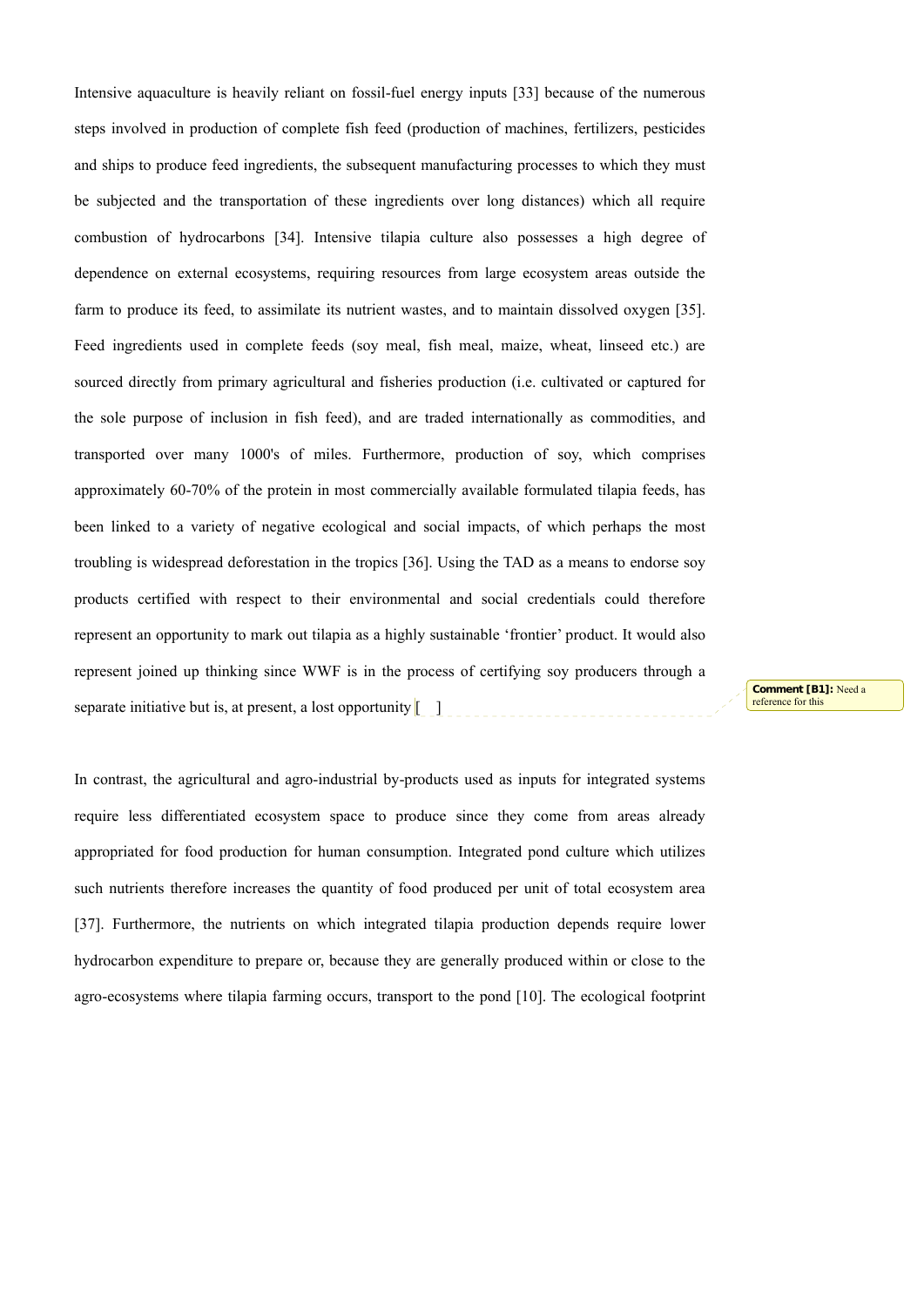associated with production of inputs and assimilation of waste outputs therefore is far larger for intensive cage farming than for intensive/semi-intensive pond farming [35].

# **Water quality and the aquatic environment**

In relation to nutrient enrichment and water pollution the initial review concluded that production of tilapia in ponds where little water exchange occurs allows natural biological processes time to assimilate much of the nutrient originating from application of feed and fertilizers whereas cages, in which these processes cannot occur, have greater pollution potential. Solids (primarily uneaten feed, faeces and their decomposition products) and soluble nutrients are discharged continuously from cages. For semi-intensively managed ponds, wastes are mainly discharged during harvest, and are composed largely of plankton and clay particles which have a lower oxygen demand than cage waste products [5].

Benthic effects result from deposition of organically enriched sediments at much higher rates than would occur under natural conditions. This can cause sediments to become anaerobic, altering the composition of communities of benthic organisms. Although elevated sedimentation may occur at the outflows of land based aquaculture systems, impacts in the vicinity of cages are typically far greater [5]. The same applies to nutrient loading: in terms of weight of nitrogen and phosphorous released to the environment for each  $kg<sup>-1</sup>$  fish produced, open intensive systems exchanging water with the surrounding environment (cages or raceways) are respectively 7-31 and 3-11 times more polluting than static ponds [29]. More than 80% of N and P inputs to semi-intensive pond based fish culture are immobilized in sediments on the pond bottom, whereas no nutrients are sequestered by open intensive culture systems which discharge 73% of N and 86% of P to the external environment [29]. Appropriate harvest and draining methods can reduce the discharge of pollutants from tilapia culture ponds. In addition, whereas pond sediments may also be applied to terrestrial crops as an excellent fertilizer, commercial adoption of technologies for the recovery of wastes from cages used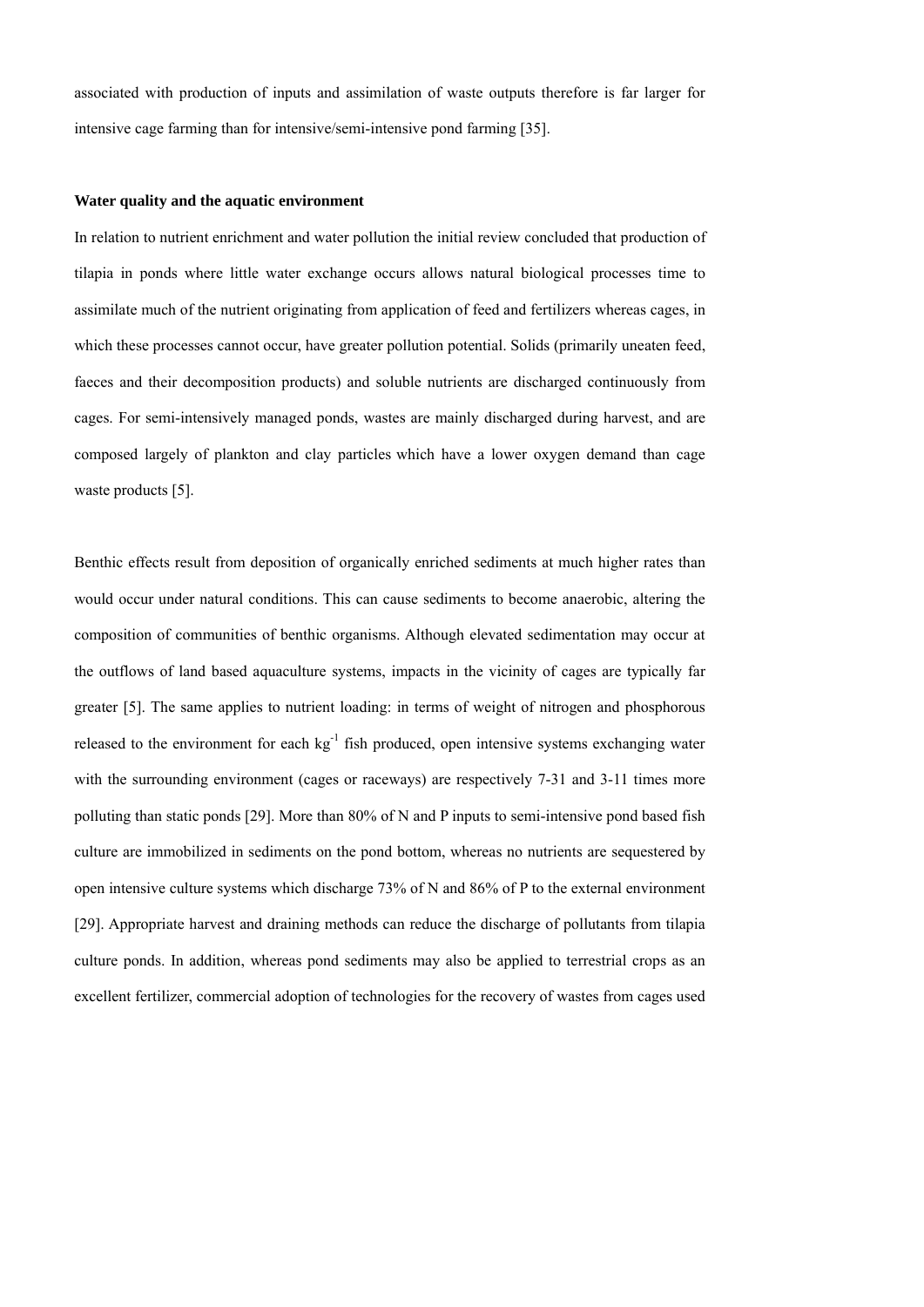for the on-growing of tilapia have not been developed. However, unlike the review that preceded them, the most recent draft TAD standards make no mention of any difference between cages and ponds. In fact, the TAD Steering Committee (of which several key members are cage-culture based enterprises) now holds that all the major culture systems (cages, ponds, and raceway systems) must be considered equal.

The dialogue opts to address rates of eutrophication increase rather than attempting to determine the carrying capacity of receiving waters since 'addressing an impact rather than an indicator dissuades the debates around the ability for systems to assimilate nutrients' [24, p6]. Therefore, 'rather than requiring an assessment of the phosphorus carrying capacity of the proposed receiving waters, the TAD is proposing to address the actual level of impact itself – the fluctuations of dissolved oxygen in receiving waters'. Producers will also 'be kept to strict limits of chlorophyll a and total phosphorus'. Total farm phosphorus output will be calculated as 'the amount of phosphorus released into the natural environment per mt of fish produced', with 'phosphorus not included in fish at harvest' [24, p15] considered the amount of phosphorus released into the environment. This logic is understandable given the difficulties involved in accurately calculating the carrying capacity of receiving water bodies, but flawed. The draft standards themselves state that 'quantifying the amount of phosphorus in effluents is complicated as a result of various feeding times, different times for drain harvests of ponds, precipitation of phosphorus for particular waters, dissolution of phosphorus for specific waters, specific soil phosphorus absorption conditions and the fact that there is no point-source of effluent from cage operations' [24, p15], and yet by effectively reducing the equation to P in  $=$  P out the standard fails to account for important site specific and more generalised qualitative differences in nutrient dynamics, and their related effects, thus painting a far more favourable picture of nutrient emissions from open systems than is warranted. The singular attention to phosphorous is also misplaced since while this element is generally acknowledged to be the primary limiting nutrient in temperate waters, conditions in the Tropics are more complex and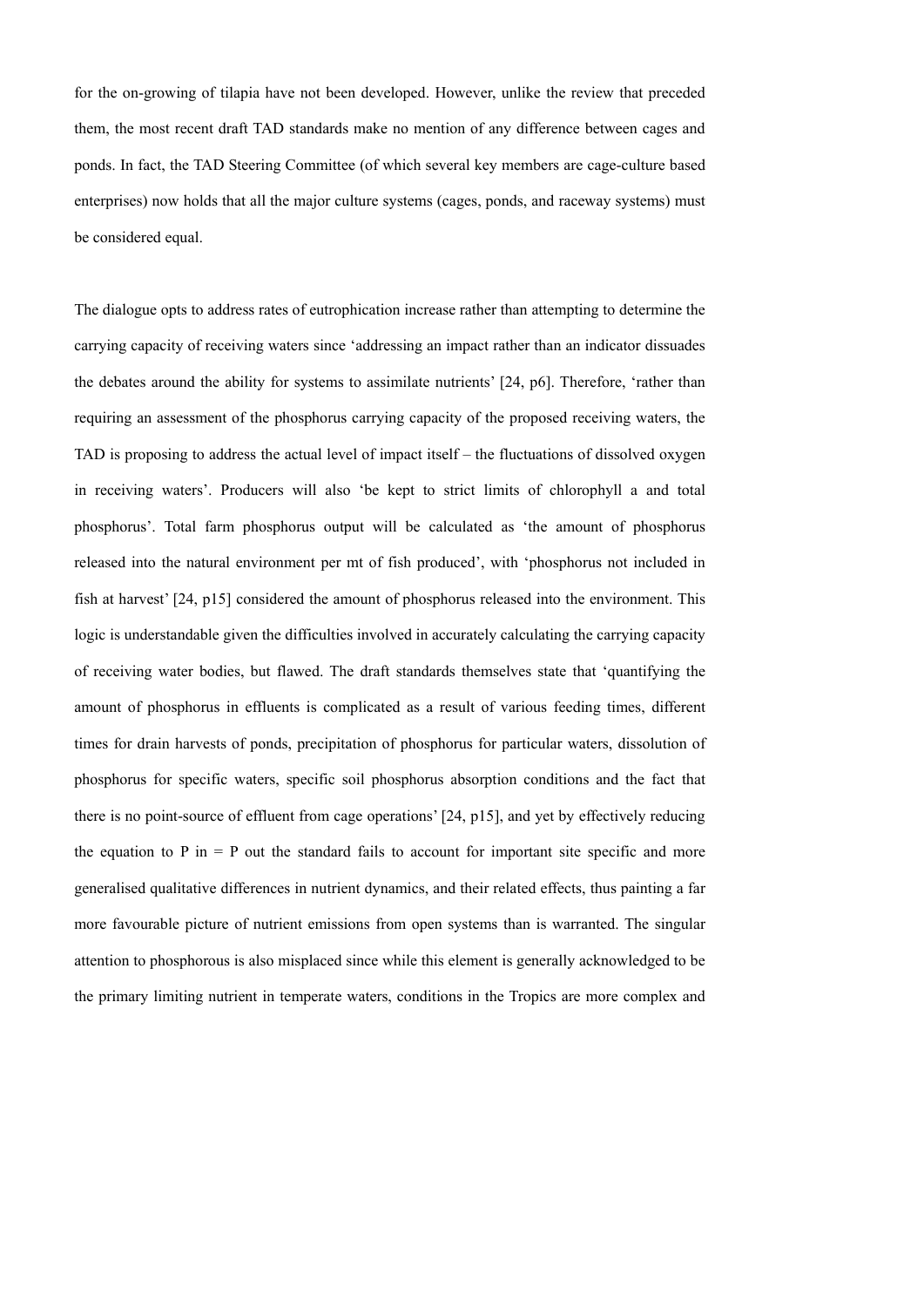nitrogen is known to be more important [25].

There are further inconsistencies. The draft standards take the position that zero nutrient impacts into receiving waters are not possible for commercial systems [ ]. This is incorrect. 'Zero impact' is possible in recirculation systems (RAS), since nutrient wastes can be completely removed from liquid effluent discharge. RAS can also be very conservative in terms of water use, and modern designs prioritise efficient energy use. Investment in RAS for tilapia production is increasing in Europe and North America in response to niche market demand for locally produced food  $\begin{bmatrix} 1 \\ 1 \end{bmatrix}$ . Bizarrely, RAS systems unacceptable within the current TAD draft standards, which considers them as a 'trade barrier to small scale farmers and at the present not having enough volume to shift global markets' [].

**User conflicts and wildlife** 

The review commissioned by WWF, [5] reported that although there are few documented instances of tilapia farms depriving local communities of traditional privileges, some evidence of user conflicts exists and is worthy of further exploration by certifiers. The draft TAD standards differ somewhat however, introducing a separate social standard. User conflicts are not mentioned in this standard, and the only 'social' issues incorporated relate to labour regulations and worker rights [ ]. This would appear to favour large vertically integrated enterprises (the dominant voice among the commercial representatives of the Steering Committee), whilst being less well-suited to addressing the more informal labour relations within medium scale and household enterprises more typical in Asia.

The review's observation that piscivorous birds and other predators are sometimes killed by fish farmers to prevent fish predation, and that certification should require non-lethal predator control [5] has been adopted in the draft standard. It is questionable whether this issue deserves the high

**Comment [B2]:** Need reference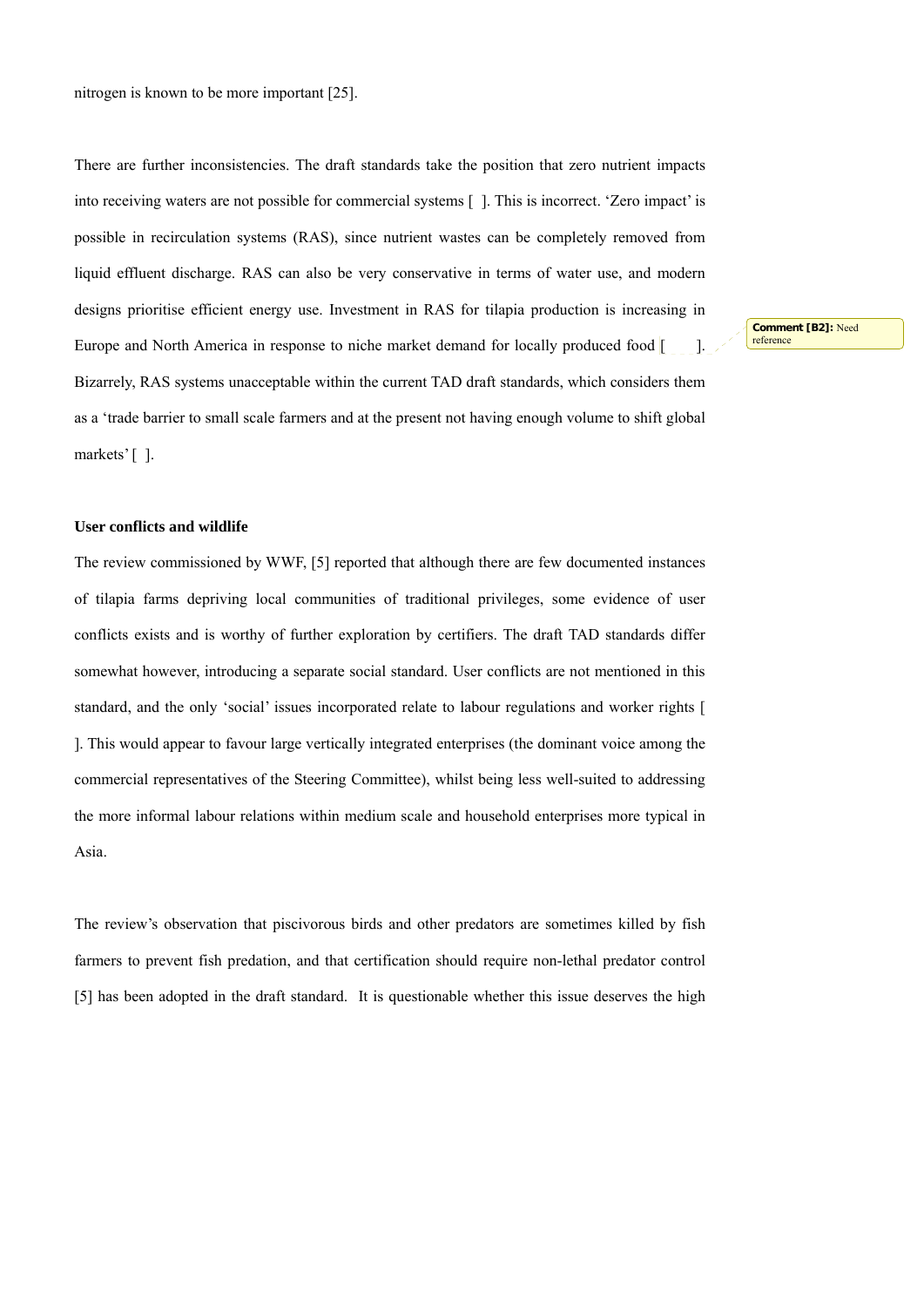relative importance ascribed in Table 1. Avian predation is primarily an issue when tilapia are juveniles and can be minimized, without harm to the birds, through the use and correct management of the right type of visible netting over nursery ponds [39]. A more proactive approach might encourage the set-aside of water resources and associated land as dedicated habitat to actively encourage the presence of wildlife compatible with fish culture and mitigate any impacts on wildlife associated with farm construction. The creation of artificial wetlands for this purpose could also serve an additional bio-remediation function by sequestering nutrients discharged from ponds during harvest.

# **DISCUSSION**

#### **Prioritising Sustainability Issues**

When the TAD was set up in 2005 its initial focus was to provide certification for the developed world's largest market for tilapia, North America. The majority of fresh tilapia sold in North America originates from Central America, with far larger volumes of frozen imports originating from China and Taiwan [2]. Central America is unusual in that most farms are strongly export oriented, corporately owned, industrial in scale, and intensively managed. This contrasts with Asia where 78% of global tilapia production takes place and the majority is produced less intensively. The operations of most, if not all, the tilapia producers engaged as stakeholders in TAD are located in Central America. The prioritisation of issues arrived at in the initial review (Table 1) and still largely reflected in the draft standard therefore reflects an orientation towards certification of an atypical and, in absolute volume-terms, far less significant production system.

When integrated semi-intensive culture systems are also considered, it is clear that by far the most important sustainability issues revolve around efficiency of resource use [32]. Intensive culture methods demand a high throughput of matter and energy, the hidden costs of which are reflected in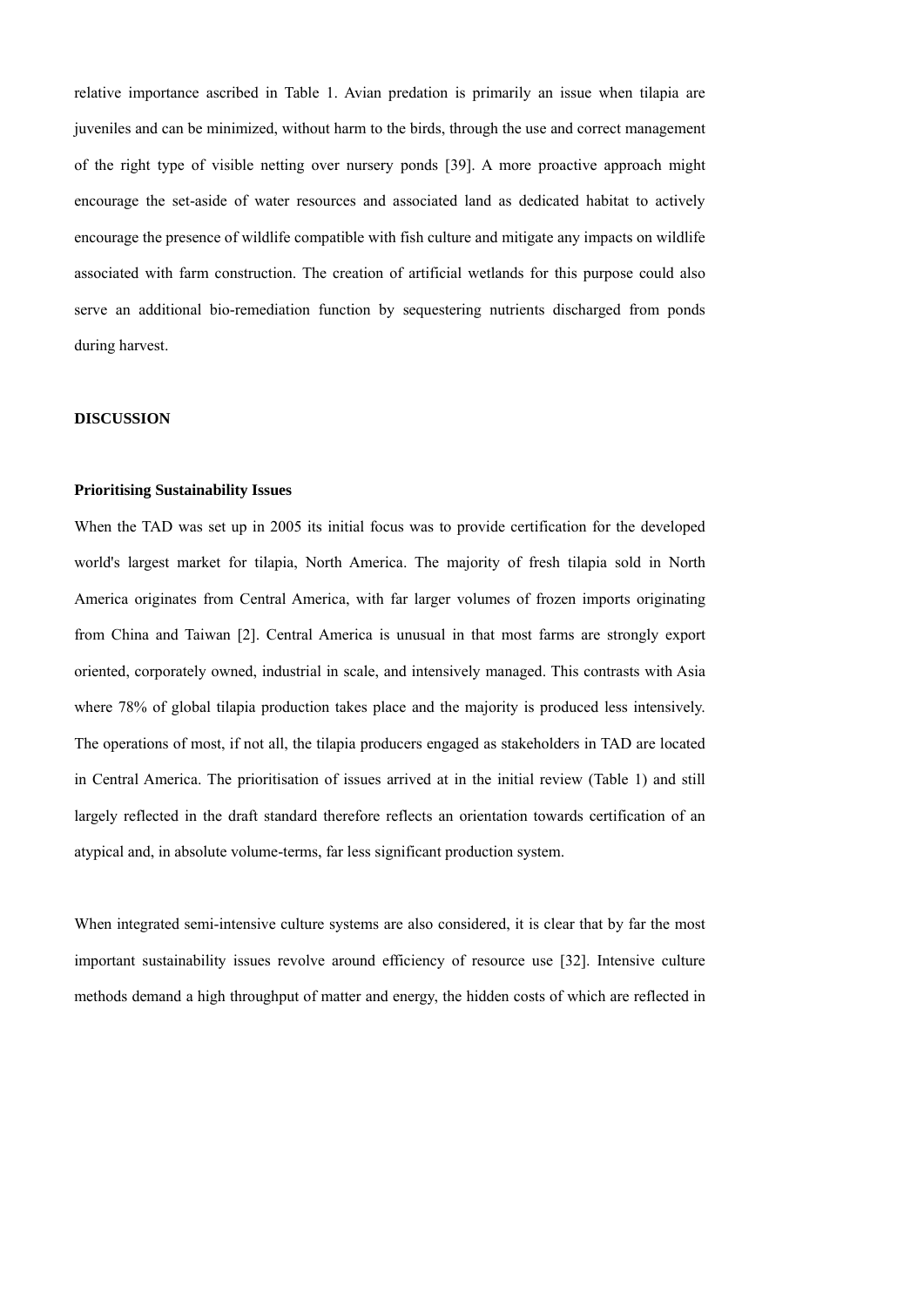a sizeable ecological footprint. This contrasts sharply with integrated culture methods that enhance efficiency of natural resource consumption and, as a result, embody a high degree of sustainability [40; 37]. Standards for tilapia production such as those likely to result from TAD may therefore do little to improve the sustainability of the industry as a whole, though the potential to generate some localised farm level improvements among participating producers exists. The formulation of standards in this manner (i.e. treating the localized ecological impacts of individual farms as the main focus of environmental degradation, and neglecting the important negative externalities associated with the production process) represents a serious failure to grasp the significance of ecological impacts occurring beyond the immediate vicinity of the farm. It is therefore necessary to seriously question the validity of any standards for tilapia which equate responsible production practices solely with highly resource consumptive intensive culture systems.

#### **The Comparative Sustainability of Cage and Pond Based Tilapia Culture**

Although significant nutrient losses may occur in ponds through seepage [41] and, periodically, when water is exchanged or drained, cages discharge a far greater proportion of nutrients into receiving waters than do semi-intensively managed ponds [29], and are thus, in general terms, more likely than ponds to promote or add to the eutrophication of surrounding water bodies. This may alter the makeup of ecological communities and their function and, in the most severe cases, result in oxygen depletion that kills fish and other aquatic organisms [42; 43]. Escaped fish should also be considered wastes [18], and although ponds are by no means sufficiently secure to preclude the possibility of fish escaping, the likelihood of escapes is considerably lower than from cages. These factors mean that cage culture is in essence subsidized (the negative externalities associated with the wastes it produces being borne by receiving ecosystems), whereas in intensive/semi-intensive pond culture a large proportion of nutrients are recycled internally or are retained in bottom sediments which remain on-farm and can potentially be applied to terrestrial crops as a fertilizer [44]. This practice remains rare but the increasing real costs of inorganic fertilisation are likely to stimulate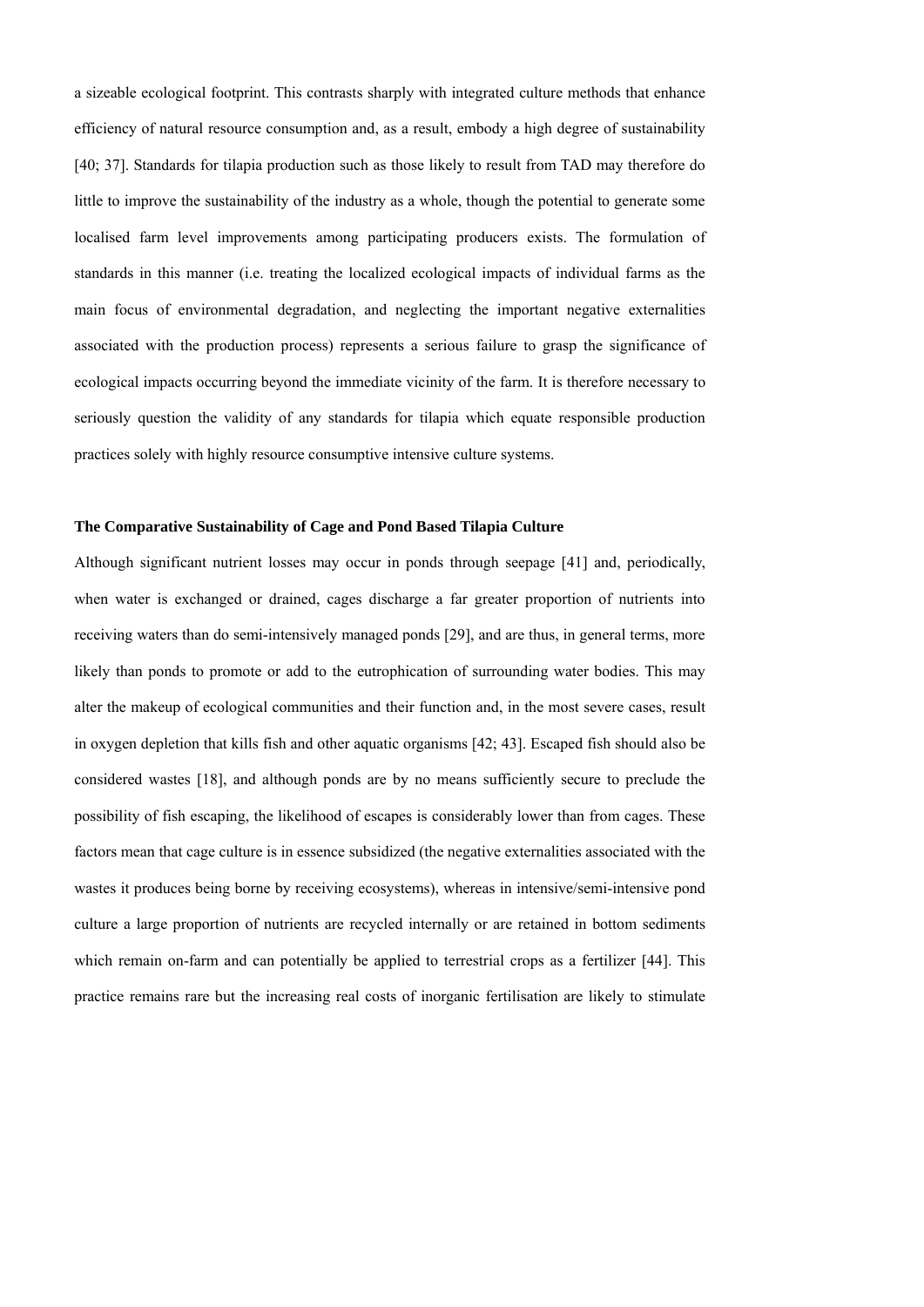Extremely high stocking densities in cages place fish under stress, rendering them potentially more vulnerable to the incidence of infectious disease than they might be if stocked in ponds at lower densities [45; 46]. This increases the likelihood that medication will be applied, and more readily released to the wider environment, than if used within ponds. Fish raised in cages are also highly vulnerable to external sources of pollution. In addition to impacting the resilience of smaller producer livelihoods, this has possible implications for food safety and the multi-functionality of water bodies in which cage culture is practiced. Potential for disease transfer from cage fish to wild populations of tilapia or, conceivably, other species is also high because of their openness and high rates of water exchange. Because they are usually located in water bodies with multiple-users, cage based aquaculture also may have greater potential to cause social conflicts than farming in ponds constructed on privately owned land, notwithstanding issues of access, ownership, or tenure that might be relevant in terrestrial farming.

Whilst these factors do not make cage based tilapia culture *de facto* unsustainable, since careful siting can ensure that the assimilative capacity of the receiving water body is not exceeded, they do tend to make it *relatively* unsustainable in comparison to land-based systems*.* Potential problems associated with cage culture may be compounded by production in waters relatively free of anthropogenic impacts. Several Latin American based export-oriented producers, some of the most influential stakeholders in TAD, specifically emphasize the 'pristine' environments in which their culture systems are located as an attribute in the marketing of their product. Tilapia are naturally adapted to grow in eutrophic conditions and can perform well in water which is somewhat degraded and would be unsuitable for other species [6]. The draft TAD standards specifically state that pristine water will be protected by 'limiting the amount of impact'  $\lceil$   $\rceil$ . There seems to be little equivalence to this position when compared with the conservation of other highly limited pristine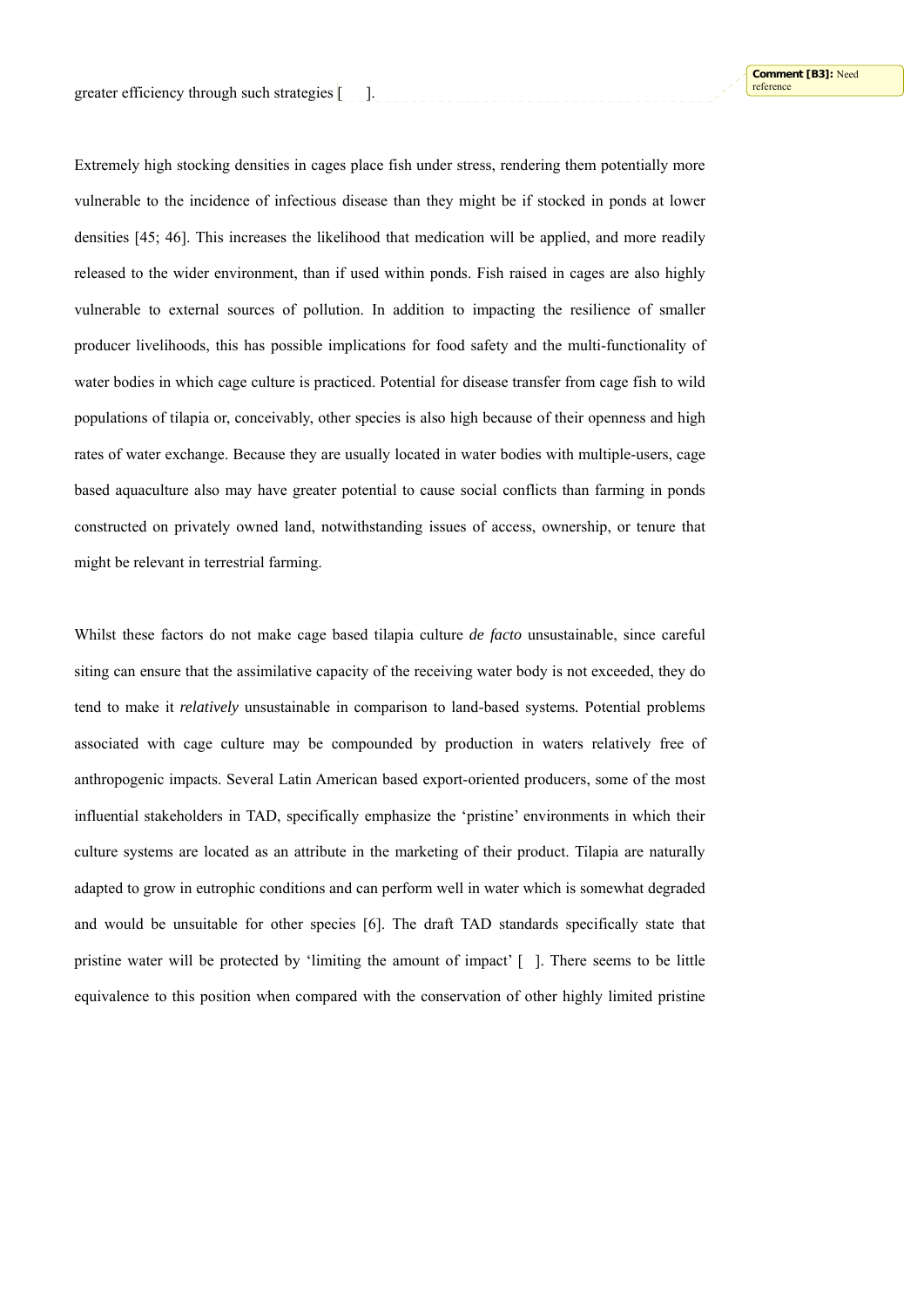ecosystems (rain forest, coral reefs etc) and the adoption of such by WWF would appear untenable. It is therefore by no means 'responsible' for any certifying body to endorse cage culture of tilapia in relatively intact ecosystems when it can be practised in locations already subject to anthropogenic  $degradation<sup>4</sup>$  $degradation<sup>4</sup>$  $degradation<sup>4</sup>$ .

Furthermore, in deep stratified lakes and reservoirs (where much of the Latin American cage culture referred to above takes place) there is potential for cage wastes to accumulate in the hypolimnion over long periods, resulting in anoxic conditions which only become apparent when low water levels or changing weather conditions cause sudden mixing throughout the water column. This phenomenon has been documented as resulting in severe mortality among both cage and wild fish [48, 49]. However, Northern consumer understandings of what constitutes clean food production are such that production in 'pristine' waters is confused with desirable 'natural' attributes, whilst fish production under less aesthetically appealing conditions is likely to be perceived as less acceptable. Certification standards intended to improve the industry's ecological sustainability should not reinforce this misconception.

Intensive cage-culture has been identified as being the only solution to meeting increasing demand for commodity fish, based on limited land area being available for conversion to ponds [48]. The recent rapid scale-up in freshwater culture of Pangasius catfish culture in Vietnam and of carps, tilapia and catfish in Bangladesh, Myanmar and India suggest that this is far from the case however. It has been suggested that any specific advantages of ponds compared to cages for commodity-scale production of tilapia have declined; in general the relative importance of production compared to costs associated with other parts of market chain diminish in such globally traded products. Thus the importance of culture systems (feed and management) in the overall price to a western

<span id="page-15-0"></span> 4 This, of course, excludes any suggestion of culturing in tilapia in waters subject to industrial pollution because of likely off-flavours and potential contamination issues.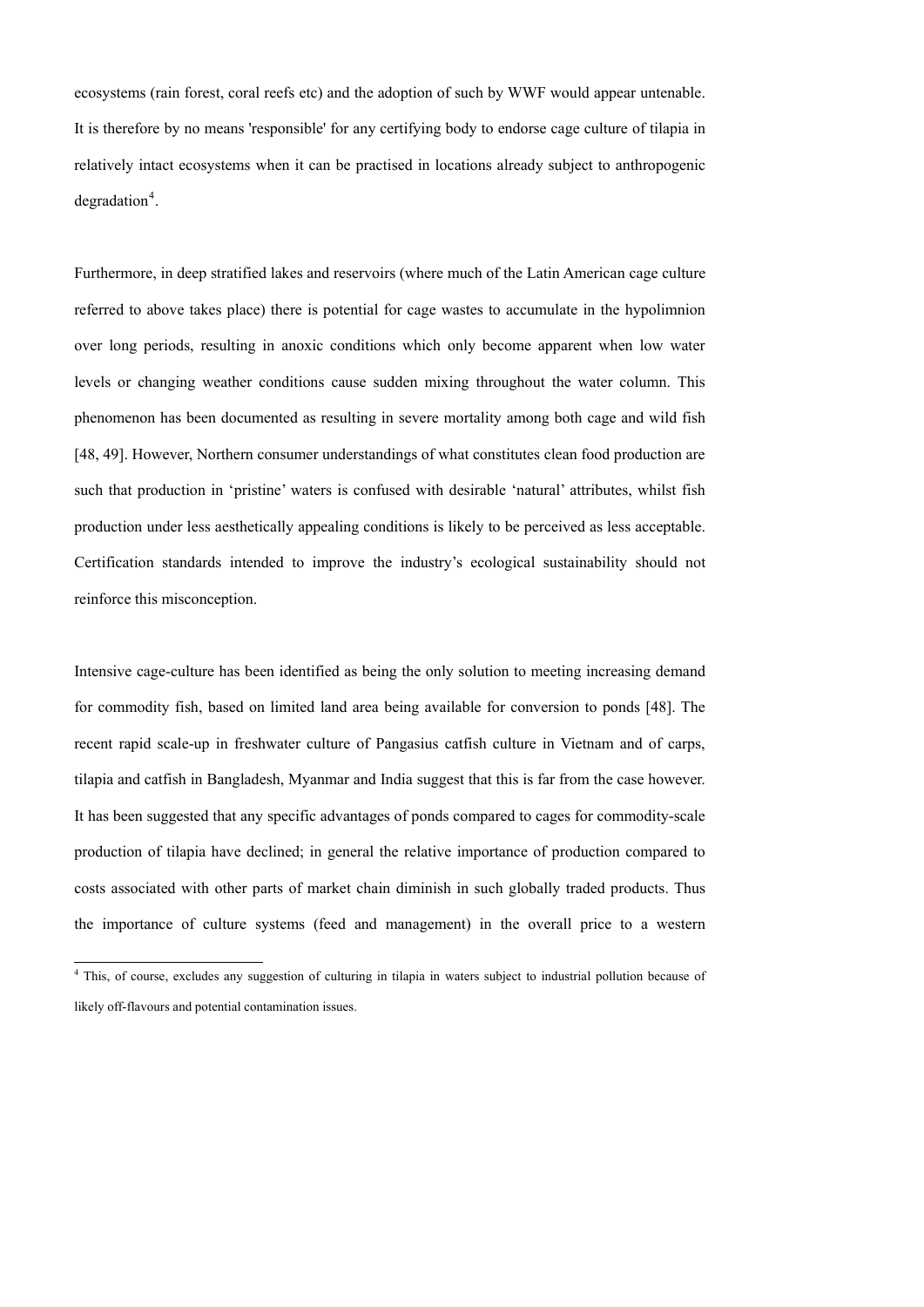consumer for tilapia compared to distribution, marketing costs, import export duties etc, is relatively low [49]. WWF need to consider the likely patterns of tilapia trade into the future however and acknowledge that most consumption will continue to occur in Asia close to production and under these conditions retention of water and nutrient efficient intensive/semi-intensive production is more sustainable.

A review of certification issues in tilapia culture commissioned by WWF in 2004 [50] which preceded the later multi-species review referred to throughout this paper [5], adopts a position that is similar in certain respect to that which we advance here. This first review, which ranks production systems in 'order of environmental friendliness', lists cages as  $6<sup>th</sup>$  out of a 7 possible culture options [p1], noting that 'certification possibly should be denied to some production systems which have a high potential for causing water pollution, e.g., cages and net pens' [p2], in part because they, 'tend to release much larger amounts of waste in effluent per unit of production than pond culture systems' [p26]. Conversely, the reviewer observes that 'if managed properly, much of the waste from tilapia propagation will be assimilated in ponds' , that, 'ponds managed for semiintensive production have better quality water than those managed for intensive production' [p26], and that, 'concentrations of potential pollutants increase as production intensity increases' [p18]. The review also prioritises nutrient reuse as a key indicator of good practice, ranking 'raceways and cages integrated into irrigation systems' as the most 'environmentally friendly' culture option, on the basis that 'production systems integrated with irrigation systems, do not cause pollution and should be prime candidates for trial certification' [p1]. Pond-based greenwater culture systems are also potential candidates for certification, given that 'commercial fertilizers can be used in aquaculture without causing adverse environmental impact' and, incorporating guidelines on fertilizer use into certification programs is recommended [p26]. Given that this orientation of values has subsequently shifted so radically toward a position which legitimises, *de facto*, intensive, nonintegrated, open tilapia culture systems as prime candidates for certification and pays scant regard to other options, it is reasonable to argue that the TAD has undergone industry capture, becoming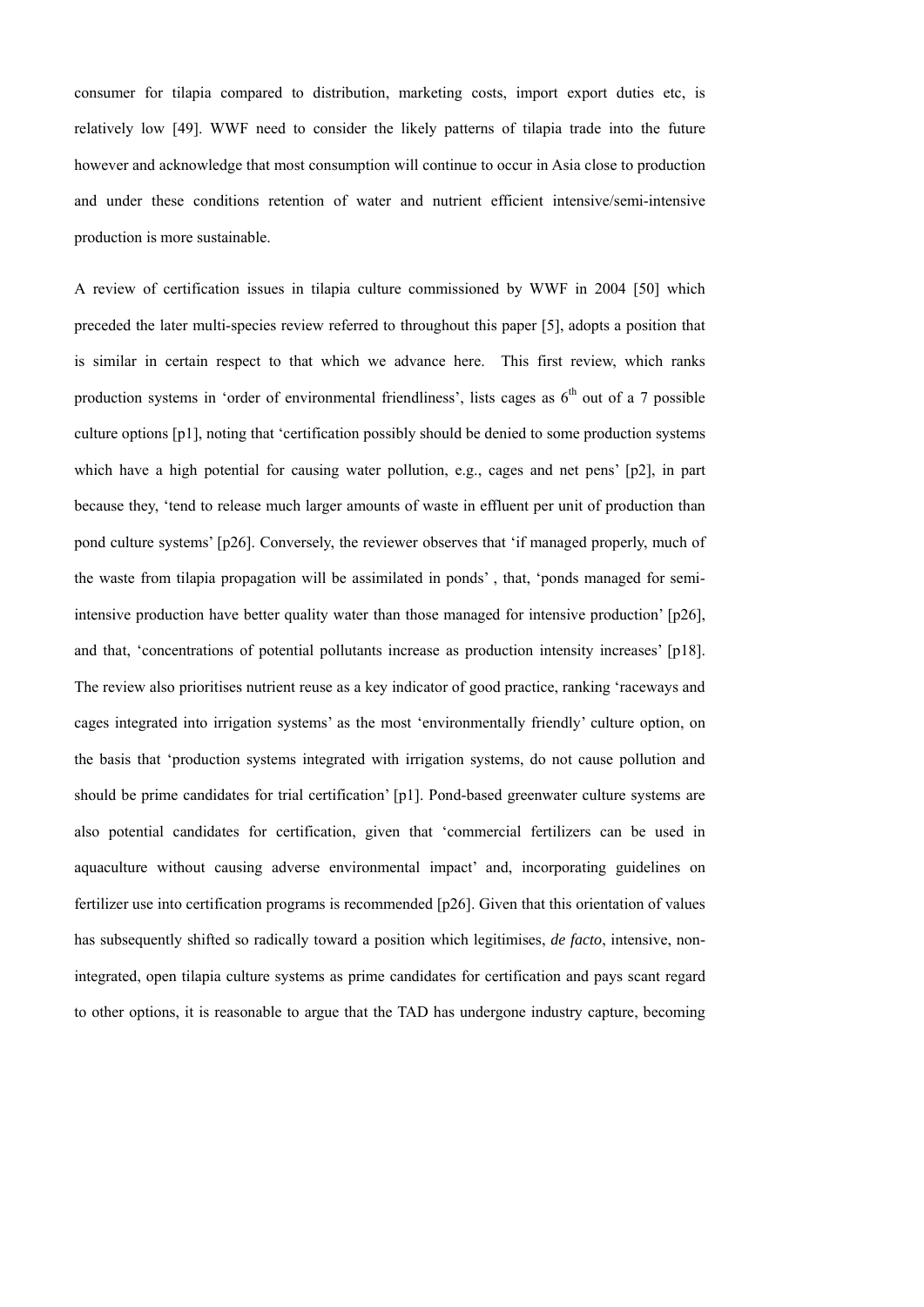fundamentally compromised in the process.

### **Product Quality**

At present, tilapia produced in ecologically sustainable semi-intensive/intensified pond-based culture systems are consumed mainly in Asian domestic markets where cultural preferences and expectations relating to food-fish differ significantly from those in the developed world. Tilapia from these systems are generally harvested at sizes smaller than those preferred in Northern markets, but experience from countries such as Thailand, in which affluent urban consumers increasingly demand bigger fish, demonstrates that large tilapia can be produced in large-scale moderately intensified systems that retain many hallmarks, and benefits, of integrated semiintensive culture [10]*.* 

A more significant objection to semi-intensive tilapia production for Northern markets relates to the sensory quality of fish from fertilised systems. Whereas musty 'off-flavour' in tilapia caused by the absorption of geosmin and 2-methylisoborneol (two metabolites of cyanobacteria that often occur in surface water) may be acceptable to many consumers in Asia, it typically signifies inferior quality product to consumers in export markets [51]. However, raising fish in unfertilised systems using formulated feeds is by no means sufficient to guarantee high sensory quality [52]; off-flavours are related to many aquaculture systems including full recycle systems. In any event, the presence of off-flavour producing chemicals in fish tissue can be reduced to below sensory threshold concentrations by holding live fish in clean water without feed for several days post-harvest and is a well established practice in the US channel catfish industry [51]. Flesh colour is also an issue since fish raised in semi-intensive systems retain white muscle colour less effectively than fish with little or no natural feed in the diet, particularly after prolonged storage. Carbon monoxide, routinely used for humane slaughter of fish, is used successfully in modified atmospheric packaging to overcome this problem however [53].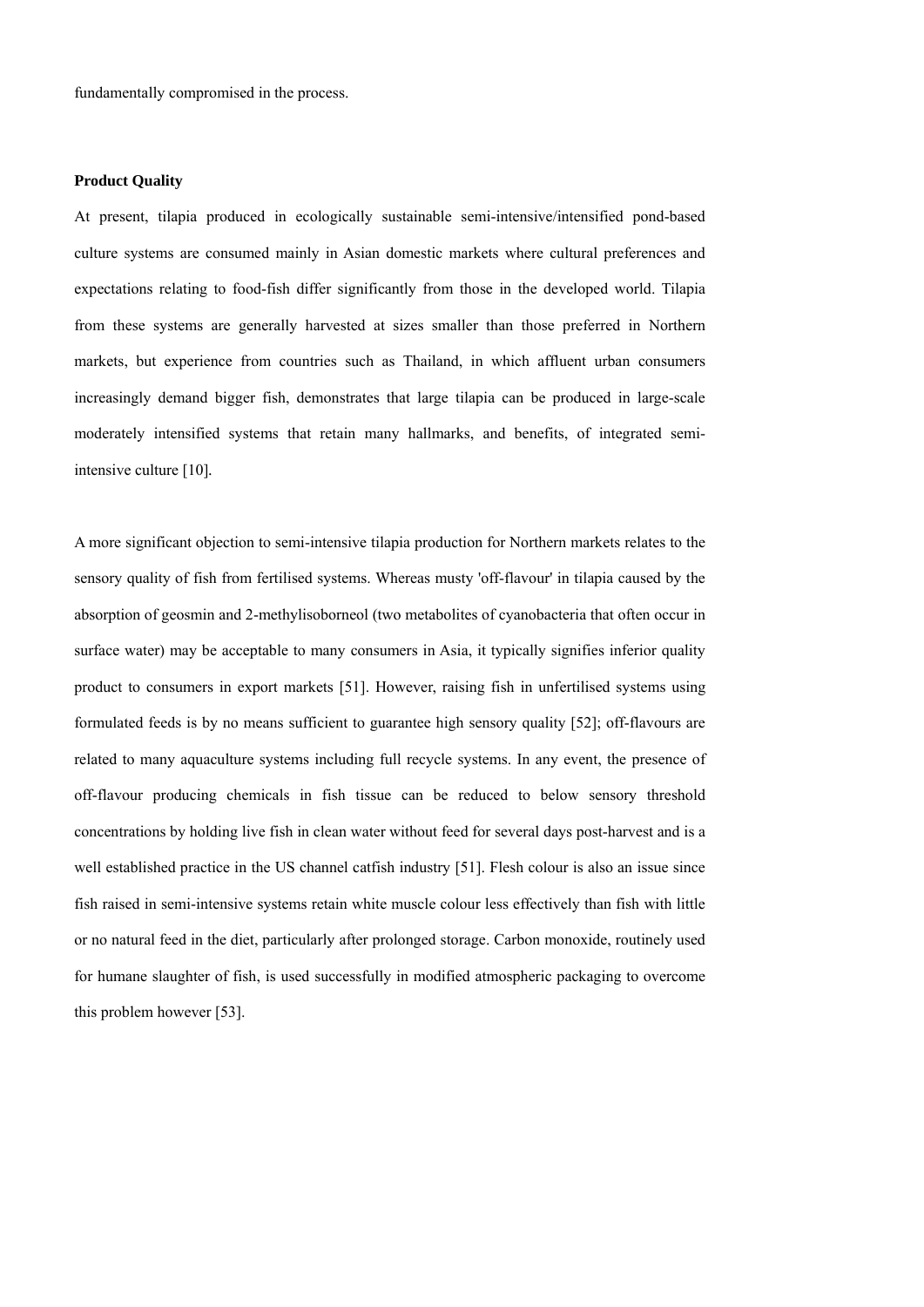Furthermore, research indicates that reductions in the natural food produced *in situ* in tilapia diets through the intensification of feeding regimes results in a progressive negative alteration in ratios of omega 3 and omega 6 fatty acids, rendering them less valuable for human consumption in nutritional terms [54]. These factors suggest that drivers for intensification justified in terms of superior product quality may be misplaced, particularly when more holistic values are considered.

### **CONCLUSION: SETTING MORE SUSTAINABLE STANDARDS**

Since market acceptance issues pertaining to product size and quality can be managed to ensure compliance with the demands of Northern consumers, certification standards aimed at ensuring sustainable tilapia production should focus on minimising the management intensity and negative externalities of production systems. It is clear that pond-based culture systems are preferable to cage-culture in terms of sustainability. While cage culture may appear more sustainable if practiced within the carrying capacity of the water body, the risks of uncontrollable contamination, turnover and other factors make this unlikely long term. More semi-intensive culture practices reduce the need for external inputs by stimulating production of natural feed through fertilization. A case has been made for the promotion of semi-intensive culture based on reducing costs. This cannot be achieved in cages, which by virtue of their openness to the surrounding environment are less biosecure and generally more polluting than static ponds. The commonplace use of livestock manures to fertilize ponds poses minimal risk to human health given appropriate post-harvest product handling [55], but acceptability of such practices to consumers in the developed world would depend on appropriate pre-treatment. Manufactured inorganic fertilizers can also be employed for the same purpose within closed pond systems and, despite lacking the benefits of locally sourced manures in terms of nutrient recycling and low hydrocarbon consumption, reduce the need to apply formulated feeds. Feeding regimes can also be designed to optimize nutrient utilization from combined natural and supplemental feeding [56].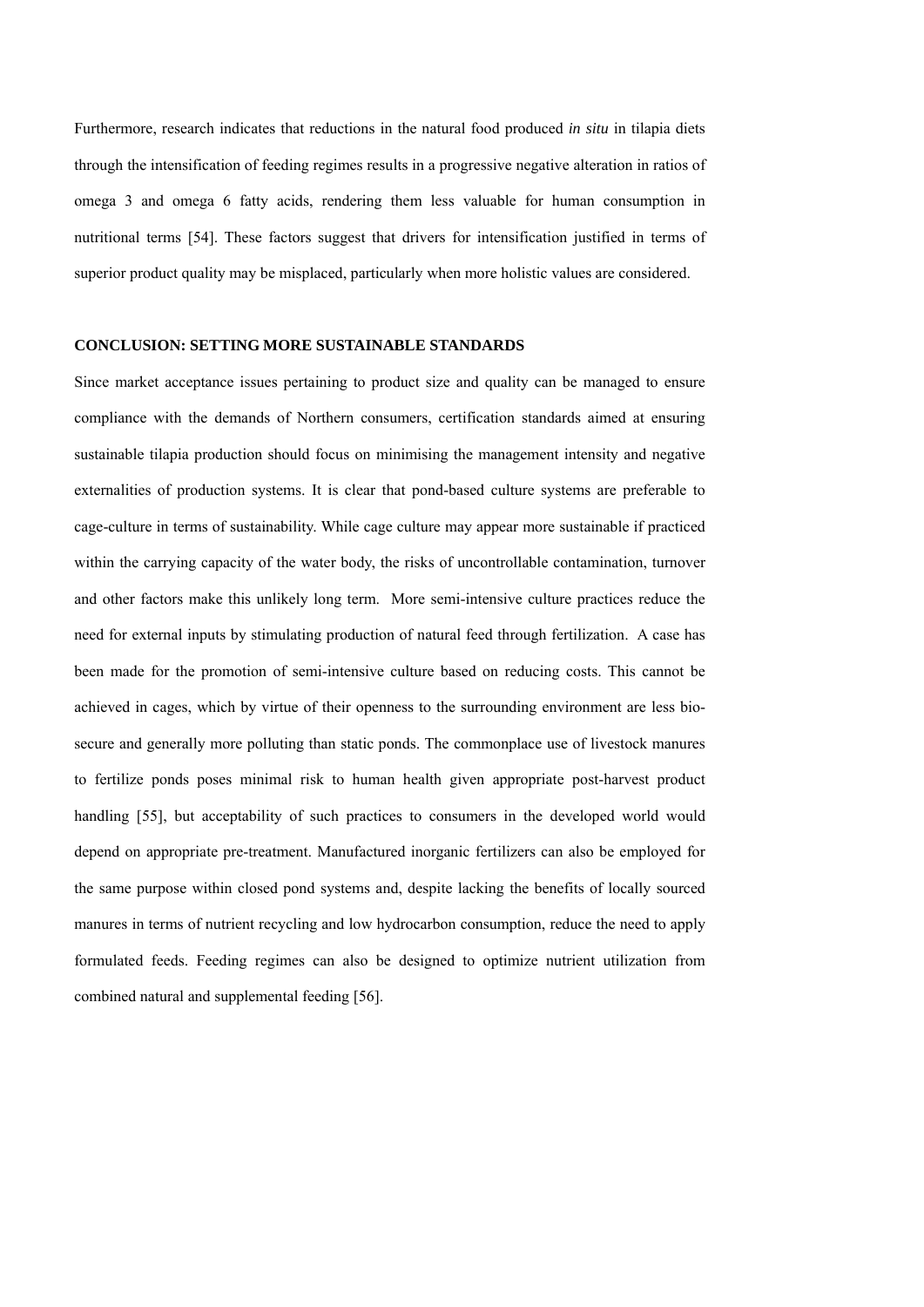Integrated semi-intensive tilapia culture can recycle locally produced nutrient wastes and byproducts from other human activities as feeds. This minimizes the appropriation of ecosystem space and services required to produce feed ingredients, in effect extending the productivity of the areas used in their cultivation. Certification standards should encourage replication of these features as far as is practicable in order to reduce use of feed ingredients cultivated as primary products and discourage the transport of feeds over long distances. Certification should also prioritise the use of processing wastes from fish for human consumption as the source of fish protein in tilapia diets, subject to caveat of what constitutes waste as opposed to failure to fully utilize fish flesh for human consumption.

All these observations point to the inadequacy of certification approaches that focus primarily on the localised impacts of the farm alone. They also imply a need for more rigorous certification which accounts for resource use, negative externalities and other impacts along the entire value chain for the certified product. At present, although there is ample evidence, as presented in this paper, for major differences in relative sustainability between systems of tilapia production at alternative levels of intensity, there has as yet been no definitive comparative study of this nature. Obtaining such data should represent a priority for certifiers, and would be a crucial first step in the creation of a holistic, vertically integrated certification standard for the entire value chain which goes far beyond the more simplistic 'better management practice' guidelines and farm assurance standards currently under formulation.

Any standards introduced to the market should be rational, robust and capable of withstanding close scrutiny from competitors, consumers and other interested parties. This is particularly important where, as here, a new benchmark is being established, since it is likely to become the standard against which subsequent standards, possibly by other certification bodies, will be measured. Given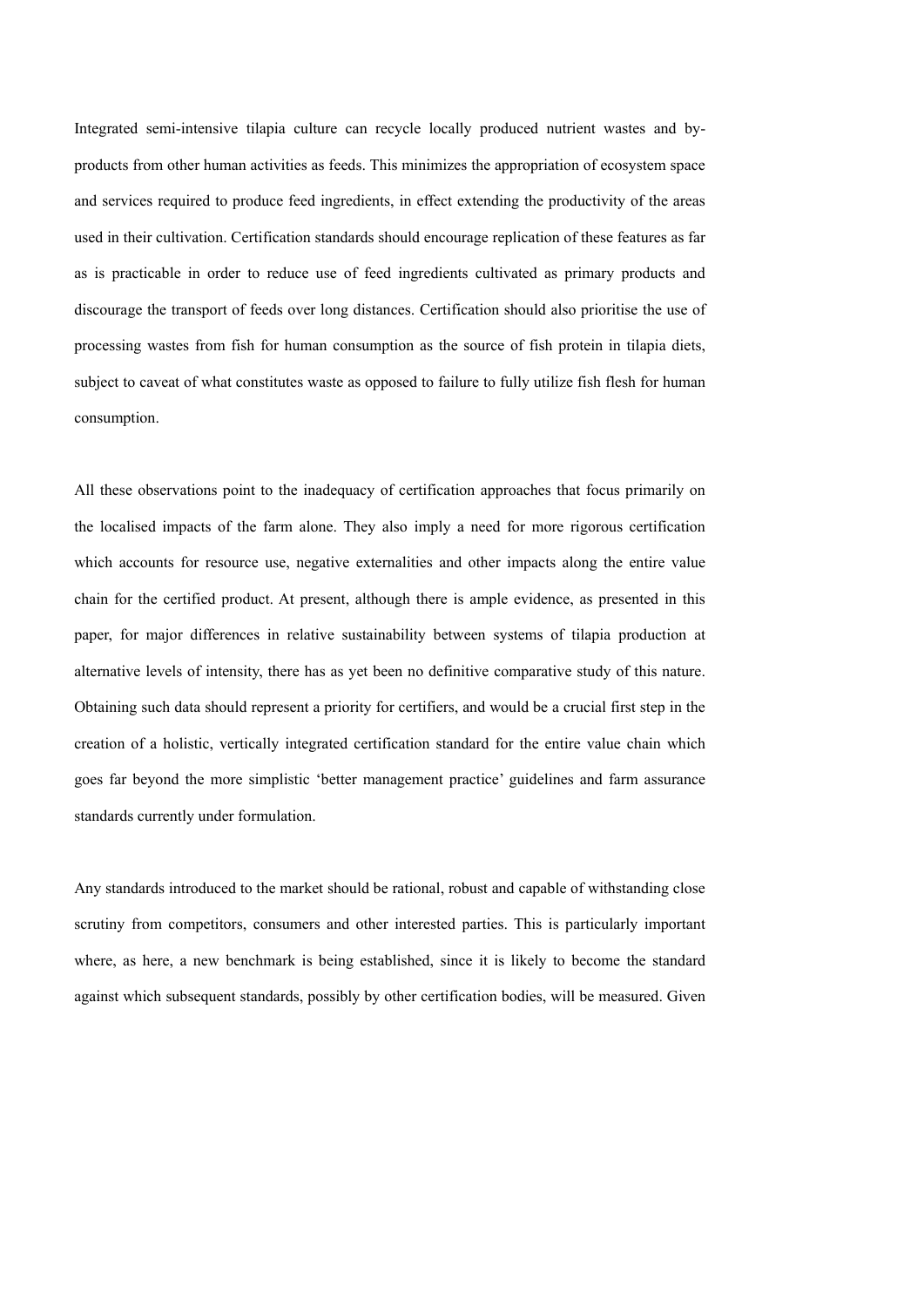the ratchet effect of standards as they develop, as demonstrated by those for organic aquaculture [57], it is vital that their foundations are sound. The potential scope for miscuing consumers is substantial, and the task of communicating accurate messages about the sustainability of fish resources such that they will be perceived correctly by consumers is notoriously difficult. Once communicated, subsequent modifications, which we contend are necessary here, are all the more difficult to convey. Indeed WWF has recently demonstrated the potentially contentious nature of such issues with its 'Stinky' fish campaign which was initially intended to promote MSC labelled fish products but resulted in widespread dissociation from the aquatic food product sector and ultimately its withdrawal. Source credibility remains key to the effectiveness of messages sent and there is a cost on repeat usage or revision.

This is of particular importance in the case of tilapia. For products such as salmon, production has probably already plateaued and the organisation of production and trade stabilised, limiting the variety of options available for certification and the types of messages produced. For tilapia however, all indications point to large and continuing production increases and an expanding share in Northern markets for aquatic food products well into the future. Thus it is critical that certification efforts conceptualise sustainability issues convincingly and accurately from the outset if they are to allow consumers to exercise informed choices convergent with discouraging destructive practises and fostering positive ones through the market place. Should TAD fail in this regard, only to be subsequently discredited in the light of greater public scrutiny, it would prove damaging, not only to WWF and its other certification projects but, potentially, to the concept of eco-labelling as a whole. Thus, there is clearly a need for WWF to review the TAD from the perspective of broader sustainability, delinking it from the rather narrow perspective of marine ecosystem protection that currently dominates thinking on feed inputs.

Although Asia consumes more than two thirds of the world's aquatic produce, very few Asian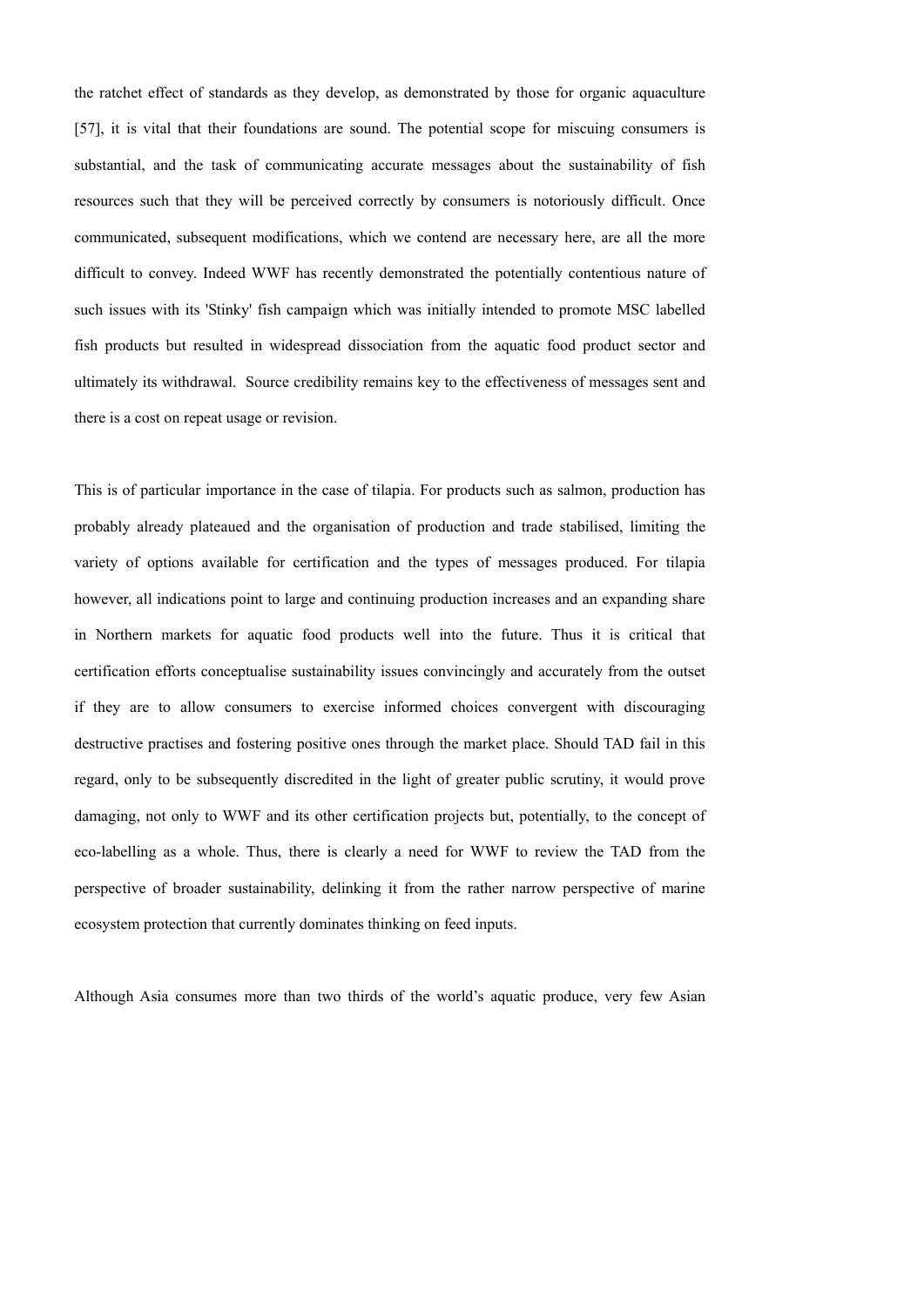consumers as yet discriminate between products on the basis of their environmental attributes [26]. There has also been limited participation by Asian stakeholders in the TAD process to date. This is in part a function of the greater ease with which larger stakeholders and consumers in the Americas can be engaged. In effect an asymmetric dialogue has resulted, biased towards standards that have less to do with global sustainability and are more reflective of the ability of well resourced vocal stakeholders to secure beneficial endorsements through active participation; and the global North location of the main public constituency from which support for the big marine conservation orientated NGOs involved in TAD derives. This dislocation provides further cause to query the utility and purpose of such standards.

The TAD approach might arguably represent the first necessary step in an evolving process that becomes more geographically inclusive and responsive to the global realities of production and consumption as it develops, were it not to prejudice future opportunities for pond based producers in Asia and elsewhere. At present however, producers who farm tilapia in more sustainable, less intensive systems (and possess weaker market power than the larger intensive export-oriented producers engaged by TAD) are likely to be most adversely affected by a set of certification standards that emphasise the perception of buyers and consumers that fish raised in such a manner are of poor quality. These producers are unlikely to be able to afford subsequent communications challenges to remedy any incorrect perceptions the market has formed. If the stated ultimate goal of WWF's webpage; "to build a future where people live in harmony with nature" [58] is to be achieved with respect to tilapia, then significant redirection is required. Assumptions on which the current TAD process is founded contain sufficient fundamental flaws to clearly fail this challenge.

# **References and Notes**

1 Primarily *Oreochromis niloticus, O. aureus*, and, to a lesser extent, hybrids of these and various other tilapia species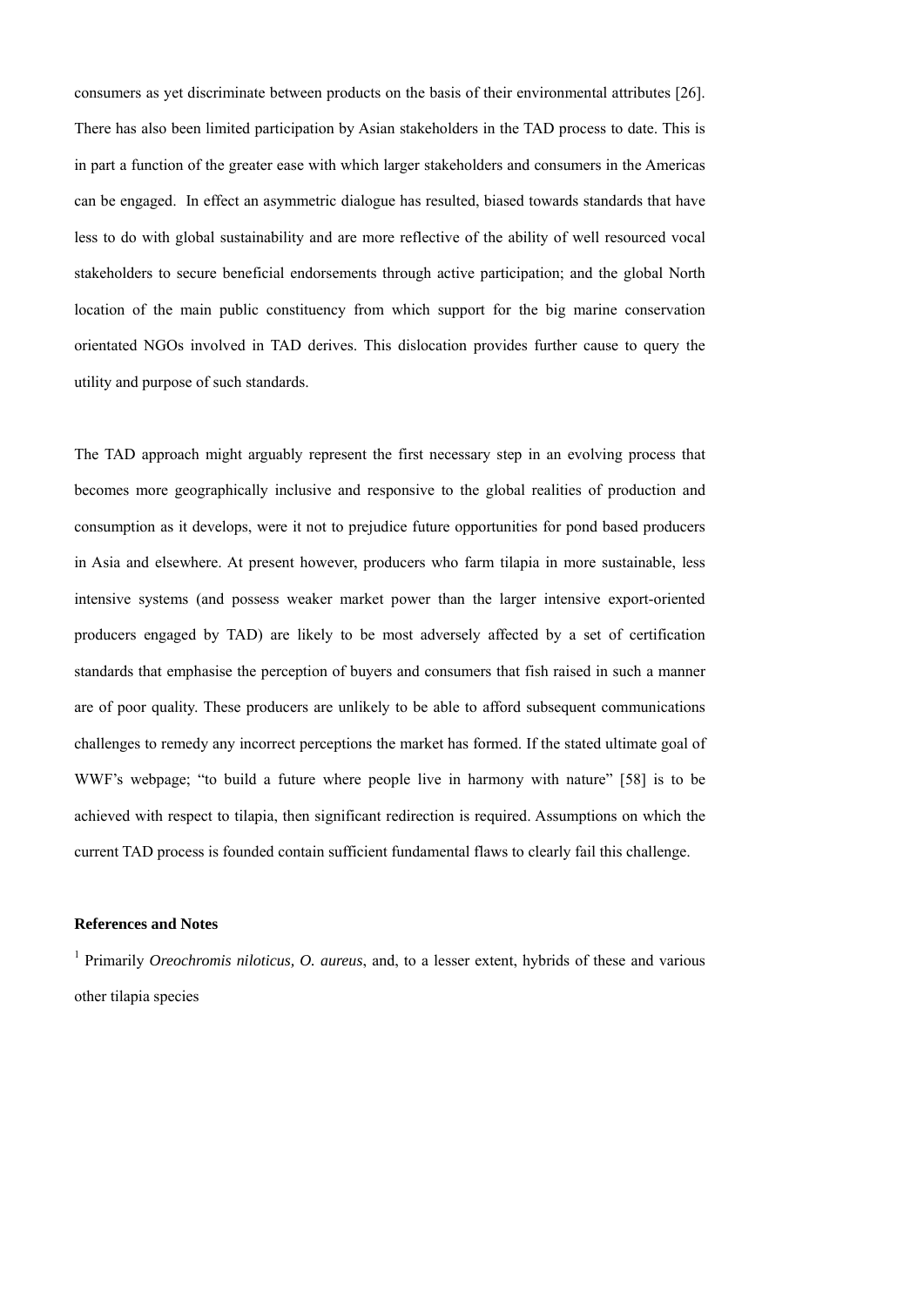$2$  We define system intensity here according to feeding practice. Tilapia in semi-intensive systems derive a significant portion of nutrition *in situ* from deliberately stimulated (i.e. intentionally fertilised) phytoplankton blooms, with additional supplemental feeding, whereas intensively raised tilapia are very largely dependent on the application of formulated feeds [29]. Semi-intensive systems therefore span a diverse spectrum, in terms of input application, productivity, and scale.

- 1. Vandergeest, P., *Certification and Communities: Alternatives for Regulating the Social and Environmental Impacts of Shrimp Farming.* World Development, 2007. 35(7): p. 1152-1157.
- 2. FAO, *FISHSTAT database*. 2007.
- 3. Fitzsimmons, K., *Prospect and Potential for Global Production*, in *Tilapia: Biology, Culture and Nutrition* C. Lim and C. Webster, Editors. 2006, Food Products Press: New York. p. 51- 62.
- 4. WWF. 2007. *The Tilapia Aquaculture Dialogues Ensuring responsible management of the world's farmed fish*.<http://www.worldwildlife.org/cci/pubs/salmonfactsheet.pdf>
- 5. Boyd, C., et al., *Certification Issues for Some Common Aquaculture Species.* Reviews in Fisheries Science, 2005. 13(4): p. 231-279.
- 6. Lowe-McConnell, R., *The Tilapia Trail: The Life Story of a Fish Biologist*. 2006, Ascot: MPM Publishing.
- 7. De Silva, S. S. *et al*. 2004. *Tilapias as Alien Aquatics in Asia and the Pacific: a Review*. FAO Fisheries Technical Paper No. 453. Rome, Food and Agriculture Organization.
- 8. McGinnity, P., et al., *Fitness Reduction and Potential Extinction of Wild Populations of Atlantic Salmon, Salmo salar, as a Result of Interactions with Escaped Farm Salmon.* Proceedings of the Royal Society B-Biological Sciences, 2003. 270 (1532): p. 2443-2450.
- 9. Warren Turner. Personal Communication. 13/7/08
- 10. Belton, B., D.C. Little, and K. Boyd, *Is Responsible Aquaculture Sustainable Aquaculture? WWF and the eco-certification of tilapia.* Society and Natural Resources, in press.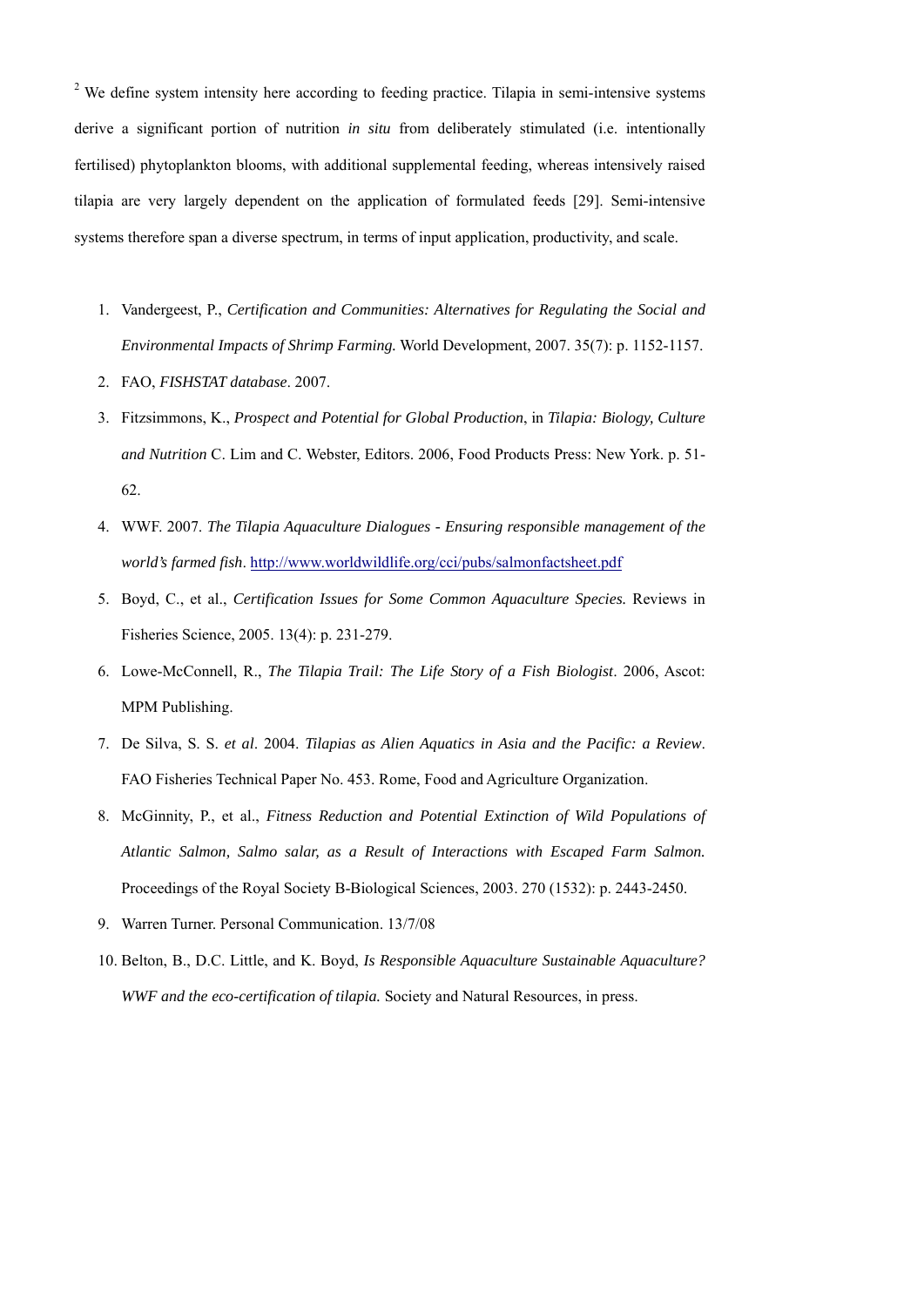- 11. Intervet. 2006. *Diseases of tilapia an introduction*. http://www.thefishsite.com/articles/139/diseases-of-tilapia-an-introduction.
- 12. Shoemaker, C. and P. Klesius, *Streptococcal Disease Problems and Control: A Review*, in *Tilapia Aquaculture* K. Fitzsimmons Editor. 1997, NREAES: Ithaca. p. 671-680.
- 13. Lehane, L. and G. Rawlin, *Topically Acquired Bacterial Zoonoses from Fish: A Review.* Medical Journal of Australia, 2000. 173: p. 256-259.
- 14. Bunch, E. and I. Bejarano, *The Effects of Environmental Factors on the Susceptibility of Hybrid Oreochromis niloticus X Oreochromis aureas to Streptococcosis.* Israeli Journal of Aquaculture, 1997. 49(2): p. 67-76.
- 15. Garcia, J., P. Klesius, and J. Evans, *Survival and Virulence of Streptococcus agalactiae and its Transmission from Nile Tilapia (Oreochromis niloticus) to Sheepshead Minnows (Cyprinodon variegatus) when Exposed to Different Water Microcosms and Temperatures. Abstract.* , in *19th Annual Meeting of the Southern Conference on Animal Parasites.* . 2004: Biloxi, Mississippi.
- 16. Chinabut, S. *A Case Study of Isopod Infestation in Tilapia Cage Culture in Thailand*. 2002. FAO Fisheries Technical Paper Issue 406: p. 201-202
- 17. Little, D.C., et al., *Livelihood Impacts of Ponds in Asia: Opportunities and Constraints*, in *Fishponds in Farming Systems*, A. van der Zijpp, et al., Editors. 2007, Wageningen Academic Publishers: Wageningen. p. 177-202.
- 18. Beveridge, M., L. Ross, and L. Kelly, *Aquaculture and Biodiversity.* Ambio, 1994. 23(8): p. 497-502.
- 19. Clemmens, A.J., R.G. Allen., C.M. Burt. *Technical Concepts Related to Conservation of Irrigation and Rainwater in Agricultural Systems*. Water Resources Research. 2008. 44(7)
- 20. Little, D.C., P. Surintaraseree., N.L. Innes-Taylor. *Fish Culture in Rainfed Ricefields of Northeast Thailand*. Aquaculture. 1996. (140): p.295-321.
- 21. Pimental, D., et al. *Water Resources: Agricultural and Environmental Issues.* 2004.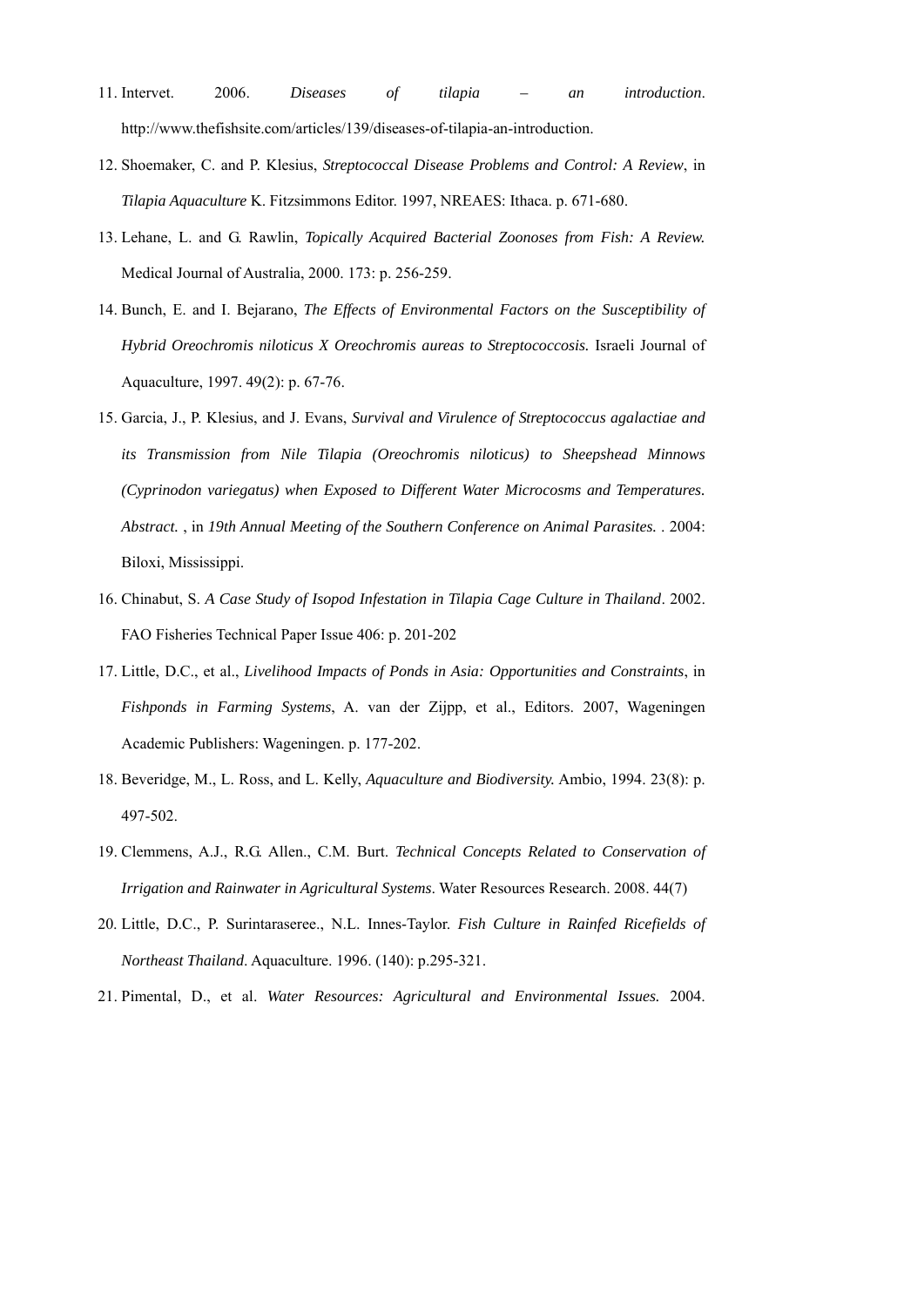Biosciences 54 (10): p. 909-918

- 22. Naylor, R., et al., *Nature's Subsidies to Shrimp and Salmon Farming.* Science. 1998. 282(5390): p. 883-884.
- 23. Naylor, R., et al., *Effect of aquaculture on world fish supplies.* Nature, 2000. 405(6790): p. 1017-1024.
- 24. WWF. 2008. *Tilapia Aquaculture Dialogue Draft Standards Version 1.0*. <http://www.worldwildlife.org/what/globalmarkets/aquaculture/WWFBinaryitem10225.pdf>
- 25. Knud Hansen, C.F.,K.D.Hopkins and H.Guttman. A comparative analysis of the fixed-input, computer modelling, and algal bioassay approaches for identifying pond fertilization requirements for semi-intensive aquaculture. Aquaculture, 2003. 228: 189-214.
- 26. Connell, J.J. and R. Hardy, *Trends in Fish Utilisation*. 1982, Oxford: Fishing News Books.
- 27. Jacquet, J. and D. Pauly, *The Rise of Seafood Awareness Campaigns in an Era of Collapsing Fisheries.* Marine Policy, 2007. 31: p. 308-313.
- 28. FAO, *Regional Review of Aquaculture Development 3. Asia and the Pacific 2005*, in *FAO Fisheries Circular* 2006, Food and Agriculture Organization of the United Nations.: Rome.
- 29. Tacon, A., M. Hasan, and R. Subasinghe, *Use of Fishery Resources as Feed Inputs to Aquaculture Development: Trends and Policy Implications*, in *FAO Fisheries Circular*. 2006, Food and Agriculture Organization of the United Nations: Rome.
- 30. Edwards, P., *Environmental Issues in Integrated Agriculture-Aquaculture and Wastewater-Fed Fish Culture Systems*, in *Environment and Aquaculture in Developing Countries*, R. Pullin, H. Rosenthal, and J. Maclean, Editors. 1993, ICLARM: Manila. p. 139-167.
- 31. Little, D.C. and P. Edwards, *Alternative Strategies for Livestock-Fish Integration With Emphasis on Asia.* Ambio, 1999. 28(2): p. 118-124. `.
- 32. Edwards, P., *A Systems Approach to the Promotion of Integrated Aquaculture.* Aquaculture and Economics Management, 1998. 2(1): p. 1-12.
- 33. Little, D.C. and P. Edwards, *Integrated Livestock-Fish Farming Systems*. 2003, Food and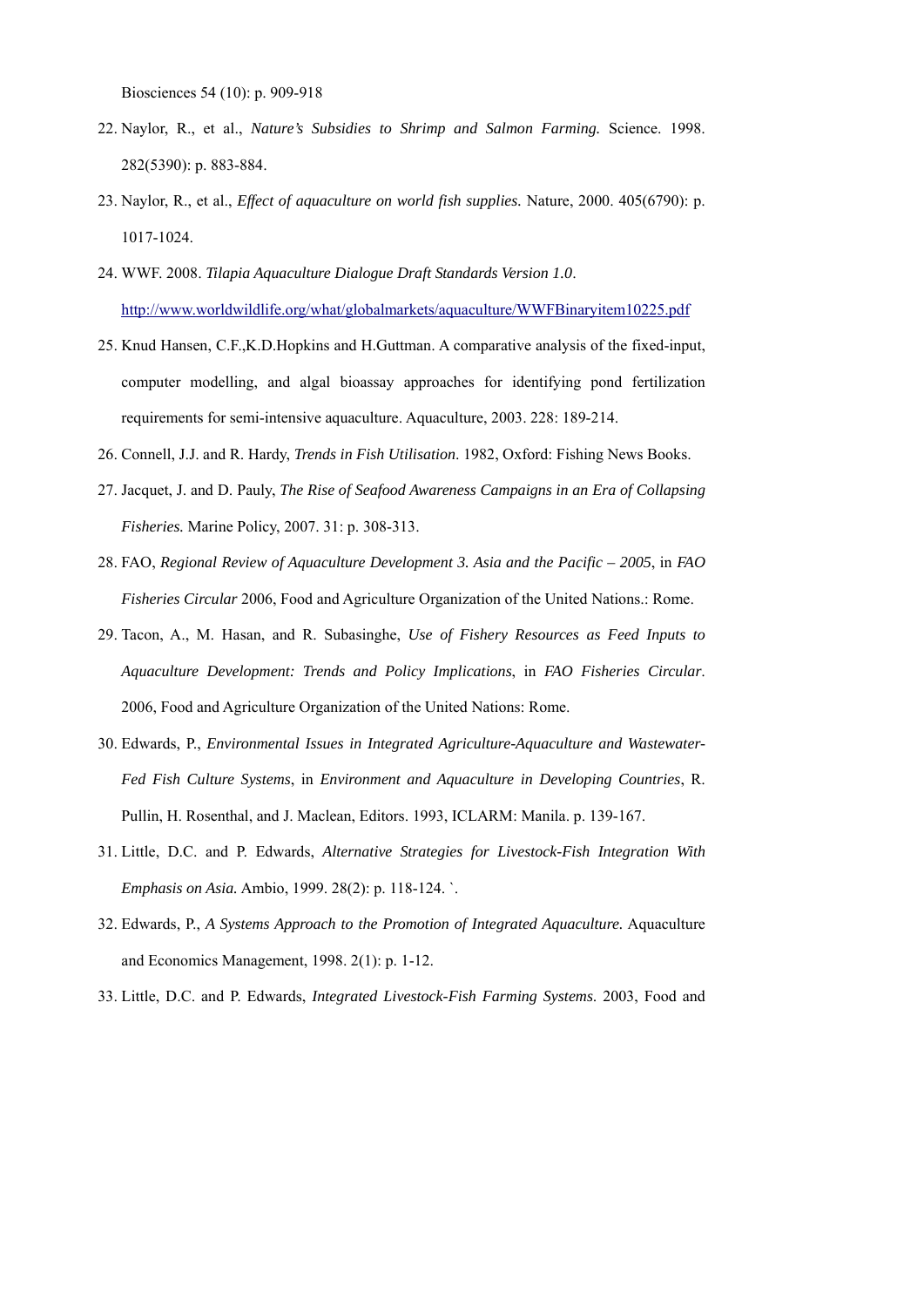Agriculture Organization of the United Nations: Rome.

- 34. Folke, C., *Energy Economy of Salmon Aquaculture in the Baltic Sea.* Environmental Management, 1988. 12: p. 525-537.
- 35. Papatryphon, E., et al., *Environmental Impact Assessment of Salmonid Feeds Using Life Cycle Assessment.* Ambio, 2004. 33(6): p. 316-323.
- 36. Berg, H., et al., *Managing Aquaculture for Sustainability in Lake Kariba, Zimbabwe.* Ecological Economics, 1996. 18: p. 141-159.
- 37. Fearnside, P., *Soybean cultivation as a threat to the environment in Brazil.* Environmental Conservation, 2001. 28(1): p. 23-28.
- 38. Kautsky, N., et al., *Ecological Footprint for Assessment of Resource Use and Development Limitations in Shrimp and Tilapia Culture.* Aquaculture Research, 1997. 28: p. 753-766.
- 39. Bailey, C. *The Social Consequences of Tropical Shrimp Mariculture Development.* Ocean and Shoreline Management, 1988. 11: p. 31-44.
- 40. [Nemtzov S. C.](http://apps.isiknowledge.com/OneClickSearch.do?product=UA&search_mode=OneClickSearch&doc=2&db_id=&SID=R11MnONdNK6111mD7Jo&field=AU&value=Nemtzov%20SC&ut=000188262500005&pos=1&cacheurlFromRightClick=no), and L. [Olsvig-Whittaker,](http://apps.isiknowledge.com/OneClickSearch.do?product=UA&search_mode=OneClickSearch&doc=2&db_id=&SID=R11MnONdNK6111mD7Jo&field=AU&value=Olsvig-Whittaker%20L&ut=000188262500005&pos=2) *The Use of Netting Over Fish Ponds as a Hazard to Waterbirds*. Waterbirds. 2004. 26(4): p.416-423
- 41. Daly, H., *Globalization Versus Internationalism Some Implications.* Ecological Economics, 1999. 31(1): p. 31–37.
- 42. Muendo, P. et al., *Rhizons Improved Estimation of Nutrient Losses Because of Seepage in Aquaculture Ponds*. Aquaculture Research. 2005. 36: p.1333-1336
- 43. Gong, Z. and P. Zie, *Impact of Eutrophication on Biodiversity of the Macrozoobenthos Community in a Chinese Shallow Lake.* Journal of Freshwater Ecology, 2001. 16(2): p. 171- 178.
- 44. Helminen, H., et al., *Eutrophication and Fish Biodiversity in Finnish Lakes.* Verhandlungen Internationale Vereinigung Limnologie, 2000. 27: p. 194-199.
- 45. Karim, M., *The Livelihood Impacts of Fishponds Integrated Within Farming Systems in Mymensingh District, Bangladesh*. 2006, University of Stirling: Stirling. p. 317.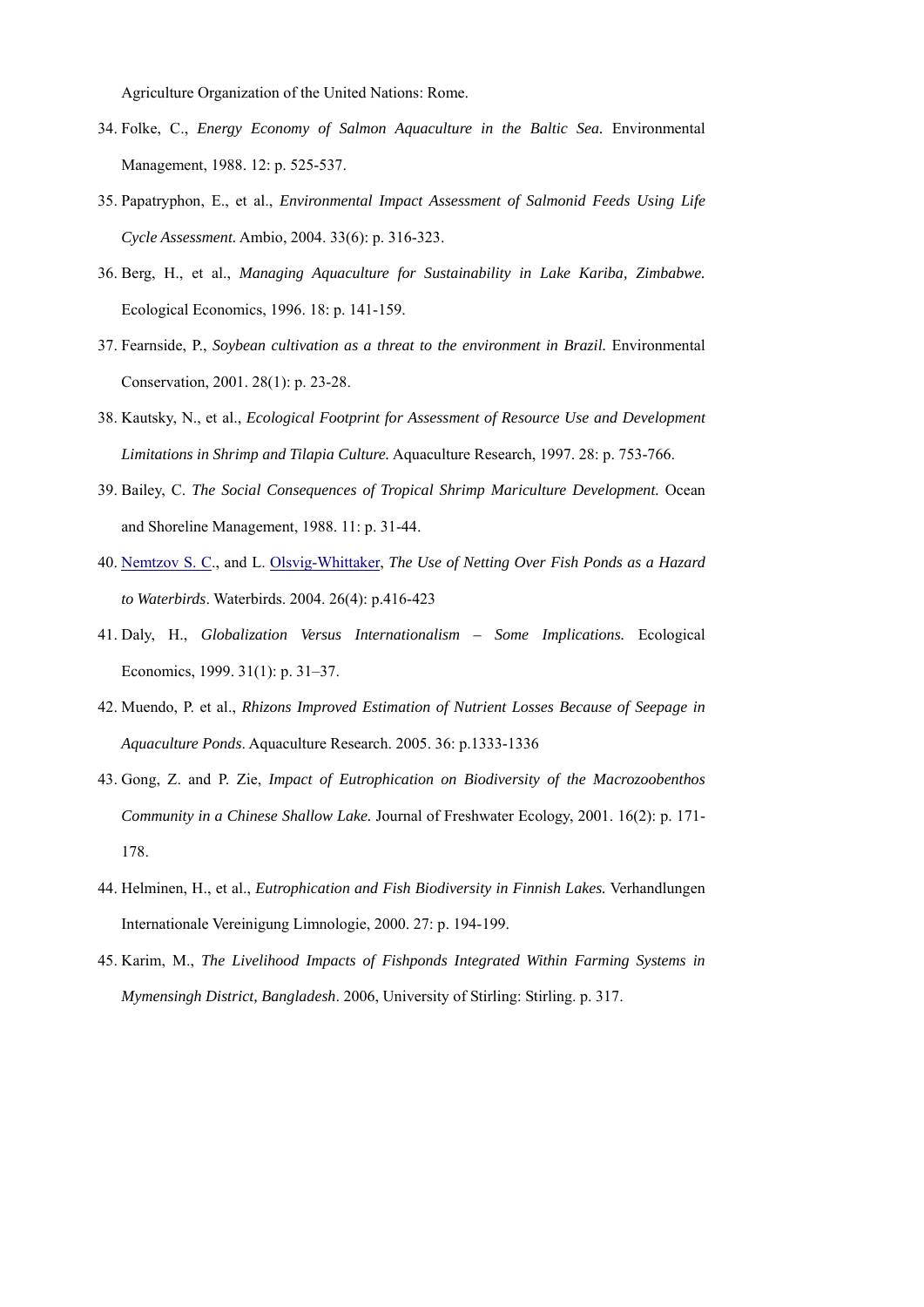- 46. Montero, D., et al., *High Stocking Density Produces Crowding Stress Altering some Physiological and Biochemical Parameters in Gilthead Seabream, Sparus aurata, Juveniles.* Fish Physiology and Biochemistry, 1999. 20(1): p. 53-60.
- 47. Snieszko, S., *The Effects of Environmental Stress on Outbreaks of Infectious Diseases of Fishes.* Journal of Fish Biology, 1974. 6(2): p. 197-208.
- 48. Abery, N., et al. Fisheries and Cage culture in Three Reservoirs in West Java, Indonesia; a Case Study of Ambitious Development and Resulting Interactions. Fisheries Management and Ecology. 2005. 12(5): p.315-330.
- 49. ADB, *An Evaluation of Small-Scale Freshwater Rural Aquaculture Development for Poverty Reduction*. 2005. Manila: Asia Development Bank.
- 50.
- 51. Delgado, C., N, Wada., M. Rosegrant., S. Meijer. and Ahmed, M. 2003. *Fish to 2020: Supply and Demand in Changing Global Markets.* Washington D.C: International Food Policy Research Institute
- 52. Dempster, P. 2007. *Main future technological challenges: views of supply industry*, in *Presentation given at the first stakeholder meeting of the European Aquaculture Technology Platform*. Paleis der Academiën: Brussels
- 53. Boyd, C. *Farm-Level Issues in Aquaculture Certification: Tilapia*. 2004. <http://www.worldwildlife.org/what/globalmarkets/aquaculture/item5223.html>
- 54. Tucker, C., *Off-Flavor Problems in Aquaculture.* Reviews in Fisheries Science, 2000. 8(1): p. 45-88.
- 55. Eves, A., et al., *The microbiological and sensory quality of septageraised Nile tilapia (Oreochromis niloticus).* Aquaculture, 1995. 132: p. 261-272.
- 56. Mantilla, D., H. Kristinnsson., M. Balaban., W. Otwell., F. Chapman., and Raghaven, S. 2008. *Carbon monoxide treatments to impart and retain muscle color in tilapia fillets.* Journal of Food Science. 73(5): 390-399